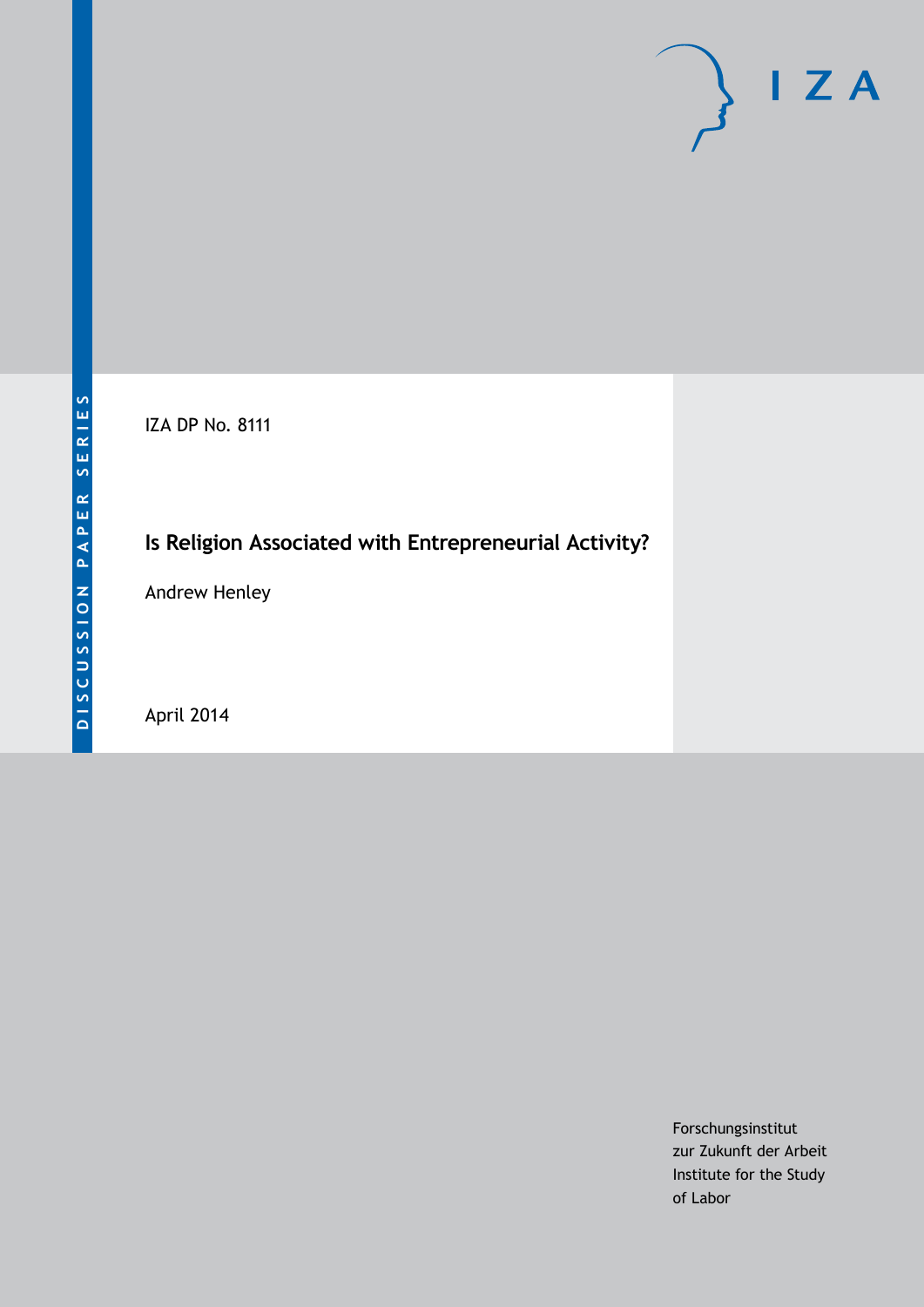## **Is Religion Associated with Entrepreneurial Activity?**

**Andrew Henley**

*Aberystwyth University and IZA*

### Discussion Paper No. 8111 April 2014

IZA

P.O. Box 7240 53072 Bonn Germany

Phone: +49-228-3894-0 Fax: +49-228-3894-180 E-mail: [iza@iza.org](mailto:iza@iza.org)

Any opinions expressed here are those of the author(s) and not those of IZA. Research published in this series may include views on policy, but the institute itself takes no institutional policy positions. The IZA research network is committed to the IZA Guiding Principles of Research Integrity.

The Institute for the Study of Labor (IZA) in Bonn is a local and virtual international research center and a place of communication between science, politics and business. IZA is an independent nonprofit organization supported by Deutsche Post Foundation. The center is associated with the University of Bonn and offers a stimulating research environment through its international network, workshops and conferences, data service, project support, research visits and doctoral program. IZA engages in (i) original and internationally competitive research in all fields of labor economics, (ii) development of policy concepts, and (iii) dissemination of research results and concepts to the interested public.

IZA Discussion Papers often represent preliminary work and are circulated to encourage discussion. Citation of such a paper should account for its provisional character. A revised version may be available directly from the author.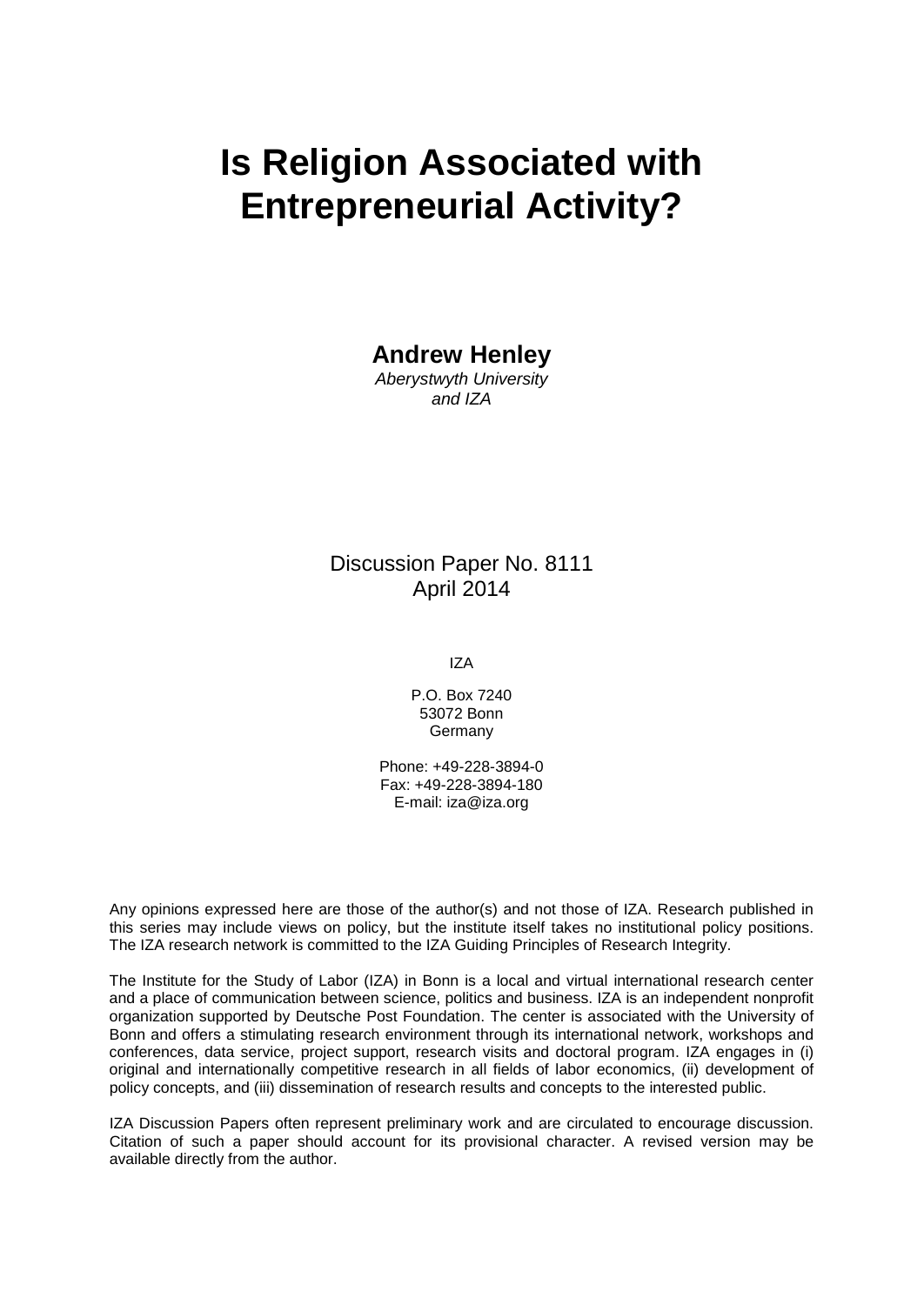IZA Discussion Paper No. 8111 April 2014

## **ABSTRACT**

## **Is Religion Associated with Entrepreneurial Activity?**

This paper provides a quantitative investigation of the strength of the potential relationship between entrepreneurial activity and religious affiliation. The relationship between religion and economic development has attracted recent attention. A positive association may indicate that religion raises the social acceptability of entrepreneurial activity, by inculcating incentives to accumulate wealth and acquire personal responsibility, as well as providing social capital and may be particularly effective where state governance systems are weak. Institutionalist perspectives suggest that religious institutions may support definition of property rights. Economic benefits flow through reduced transactions costs. This paper engages these discussions in order to present a preliminary empirical investigation of the relationships which may exist across national boundaries between religion and entrepreneurship. Definitions of entrepreneurship are taken from the Global Entrepreneurship Monitor (GEM) studies for 2011 and 2012, focusing on the individual rather than on the business venture. Recent data on religious affiliation across countries are used to construct various measures of religious activity and diversity. Preliminary findings suggest, in particular, a significant association between GEM indicators and evangelical-pentecostal-charismatic Christian affiliation. The strength of these associations is offset by state regulation of religion. These findings suggest that attention needs to be paid to the potentially important role that certain forms of religion might play is providing a supportive cultural environment for entrepreneurship. They also suggest that policy-makers may wish to pay closer attention to the potentially supportive role that certain religious organizations might play in new business formation.

#### **NON-TECHNICAL SUMMARY**

This paper identifies a positive association between religious affiliation and levels of entrepreneurial activity across nations, particularly focusing on new forms of Christianity. This relationship holds even when allowing for the stage of development of a country. It also finds that where governments regulate freedom of religious affiliation, levels of entrepreneurial activity may be damaged, and suggests that religious institutions may provide a valuable supporting institutional context for entrepreneurship and therefore economic development.

JEL Classification: L26, M13, O43, Z12

Keywords: entrepreneurship, economic development, religion

Corresponding author:

Andrew G. Henley School of Management and Business Aberystwyth University Llanbadarn Aberystwyth, SY23 3AL United Kingdom E-mail: [a.g.henley@aber.ac.uk](mailto:a.g.henley@aber.ac.uk)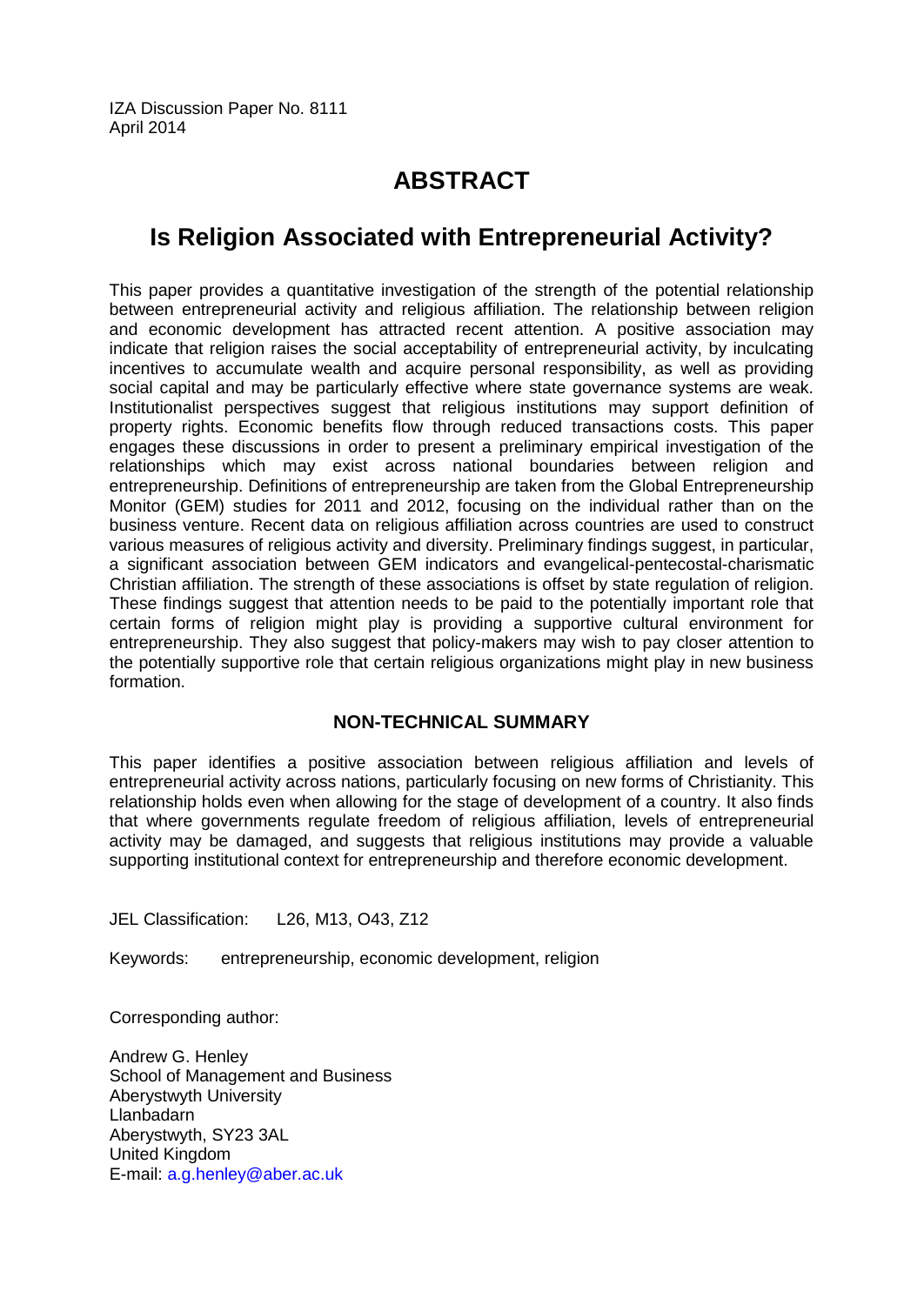#### **1. Introduction**

This paper is concerned with the important domain of religion and its relation to entrepreneurial activity. A small but developing literature in the field of entrepreneurship research addresses important questions of the relationship between culture and entrepreneurial activity, and indicates that these questions are beginning to receive scholarly attention. Previous researchers have noted that questions of the relationship of culture to economic development and entrepreneurship have spanned scholarly effort across range of disciplinary perspectives over a considerable period of time. These include economics (Schumpeter, 1934; McCloskey, 2007); sociology (most notably Weber, 1905) and social psychology (McClelland, 1961). However it has also been noted that research on the entrepreneurship-culture nexus has largely focused on Hofstede's dimensions of national culture (Hofstede, 1980) and has to some extent ignored other domains, including that of religion (Hayton et al., 2002). As one leading sociologist of religion notes: "religion is not something that can be safely or sensibly relegated either to the past or to the edge" (Davie, 2007, p. 1).

While active participation in religious activity may have been falling in some parts of the world, notably in the advanced economies of western Europe, in other areas, such as Africa and Asia, it appears to have been on the rise. Furthermore changes in participation in religious practice need not necessarily imply a change in the extent to which underlying religious values influence human behaviour. Broad information on religious affiliation may also mask considerable variation in culture and values within particular religions, and even within religious denominations, and this variation in turn may have implications for any potential association with economic behaviour. In short we know rather little about whether and how religion influences entrepreneurial activity.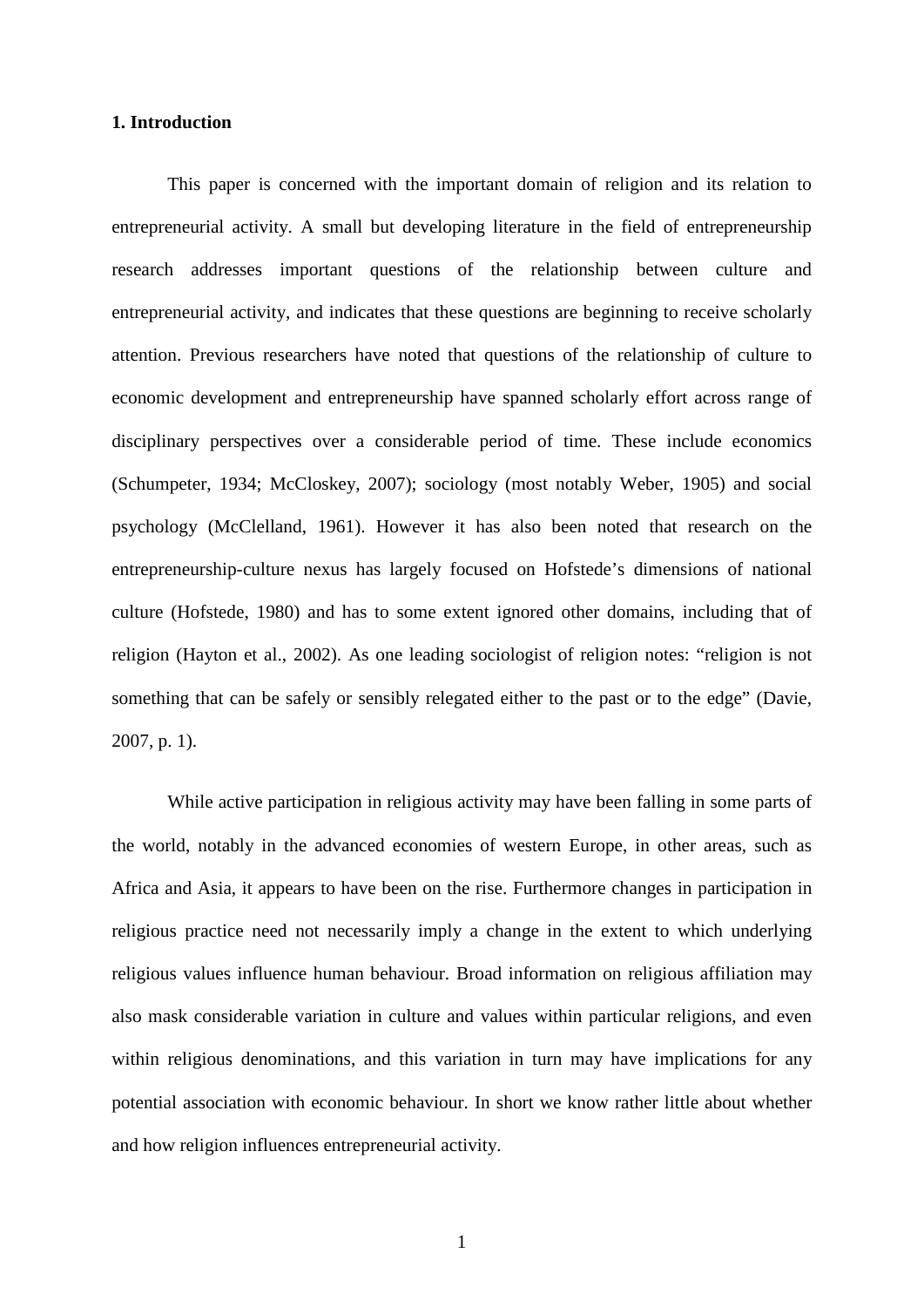The present paper seeks to engage with and assess the discussions around the religionentrepreneurship nexus. In support of this it presents a preliminary macro-level empirical investigation of the relationships that may exist across national boundaries between religious adherence and rates of entrepreneurial activity. Definitions and measures of entrepreneurship are taken from the Global Entrepreneurship Monitor studies, focusing on the individual rather than on the business venture. Business organizations themselves may, even in their early stages of development, acquire particular "personality" in terms of values and culture, and religious beliefs and practices are strongly influenced by collective and societal patterns. On the other hand it is individuals who hold to particular religious affiliations and behaviours, and therefore may bring those to bear on choices about business venturing activity. But set against this, societal and culture milieux may play an important role in framing those religious affiliations and behaviours. Such influences may also cut across traditional lines of religious structure and organization. As well as focusing on potential differences in the relation between particular world religious groups and levels of entrepreneurial activity, the paper focuses on sub-divisions within Christian religious affiliation and the extent to which these map on to or transcend denominational groupings. The paper focuses particularly on the rapidly growing evangelical, charismatic and pentecostal forms of Christianity which transcend traditional sectarian and denominational boundaries. The data suggest that there may exist a significant association between this form of religious expression and rates of entrepreneurship, and one that does not appear to be present in potential associations with other groupings and expressions of religion. The key conclusions to emerge from this analysis support this, and suggest that is it robust to controlling for the mediating impact of levels and rates of general economic development. However entrepreneurial activity appears to be negatively associated with higher levels of government regulation of religion, pointing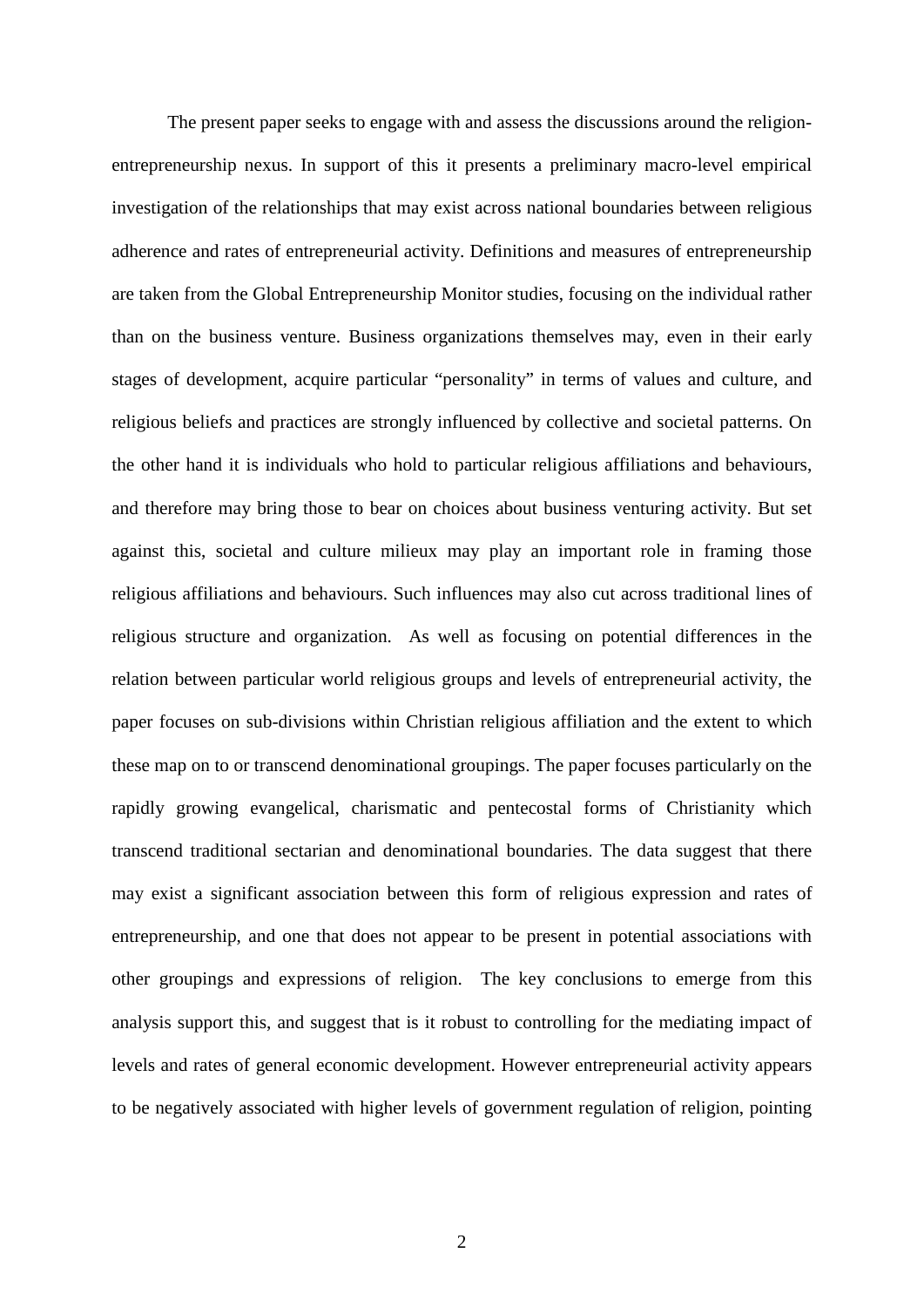to the importance of a liberal environmental to allowing any positive benefits of religious activity to filter through to entrepreneurship.

The remainder of the paper is structured as follows. Section 2 provides a review of the state of the current literature. Section 3 develops the key research questions addressed in the paper, and describes the methodology and secondary data sources used. Section 4 presents findings. Section 5 provides a discussion of these findings, and section 6 provides a brief conclusion.

#### **2. Background and research questions**

The most comprehensive review of the relationship between culture and entrepreneurship highlights three research themes (Hayton et al. 2002). The first of these addresses the relationship between national culture and aggregate indicators of entrepreneurial activity (Davidsson, 1995; Davidsson and Wiklund, 1997). The second addresses the relationship between national culture and individual entrepreneurial characteristics (McGrath et al., 1992; Thomas and Mueller, 2000), and the third, of less relevance in the present context, the impact of culture on corporate entrepreneurship. As noted above this literature draws heavily on Hofstede's taxonomy of dimensions of culture: individualism-collectivism, uncertainty avoidance, power-distance and masculinityfemininity (Hofstede, 1980), and studies have tended to hypothesise that entrepreneurship is more strongly associated with cultures which support individualism, low levels of uncertainty avoidance (less risk aversion), low levels of power-distance and high in masculinity. However this focus obscures deeper issues of how cultural norms arise and how cultural institutions and heritage might interact to generate a particular configuration of dimensions of cultural. Culture (formation of motives, values and beliefs, cognitive processes) might be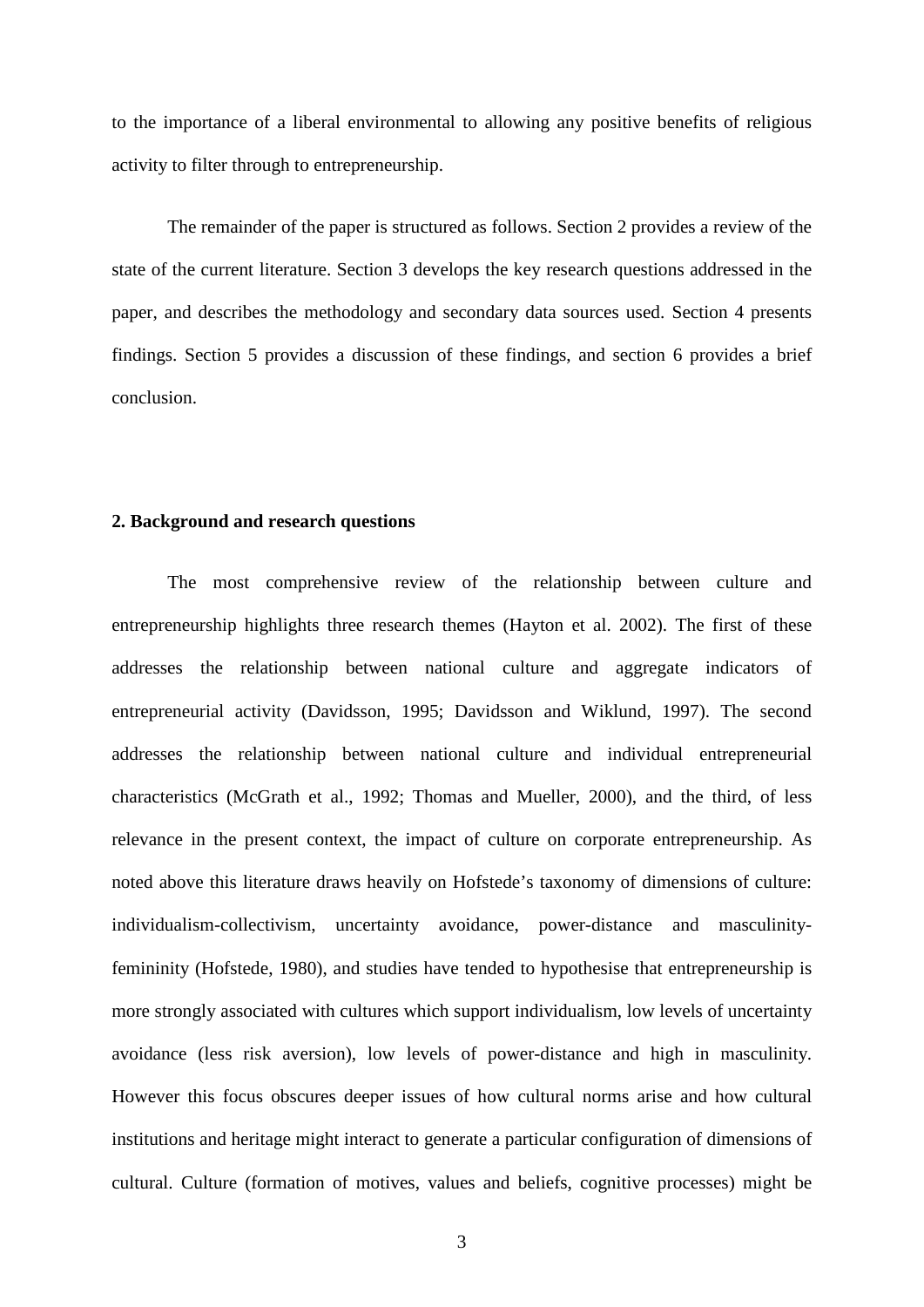interpreted as moderating the relationship between institution context and entrepreneurial activity and outcomes (Hayton et al. 2002; Freytag and Thurik 2010). The formation of religious beliefs and values and the operation of religious institutions and organisations potentially play both a critical role in determining the institution context and in the moderation process.

A much longer developed and substantial literature relates to the question of the relationship between economic development and religion. This is also of relevance to the present discussion. The Weberian hypothesis (Weber, 1904) that Protestant Christianity (or more specifically Calvinism) caused the rise of capitalist enterprise is perhaps better understood as highlighting a possible element in the causal process between deeply held religious belief and certain types of action, including those in the economic sphere, possibly acting through the impact of individual religiosity on wider society (Davie, 2007). Over the last 30 years or more a dominant perspective informing the development of sociology of religion has been that of secularization (Dobbelaere, 1981). Although the precise interpretation of this phenomenon is contested, it suggests the demise of any clear causal association between religion, both as individual belief and a source of institutional structure, and wider socio-economic development. An apparent association between declining religious belief and activity, particularly in the developed world, and economic growth over the last century might be interpreted through this lens. Subsequent scholarship has, however, sought to reassess the secularization hypothesis, particularly when viewed from a global rather than western perspective.

Secularization, as a concept, may be multi-faceted (Dobbelaere, 1981), covering institutions, practices and social marginalization. Trends in religious belief and activity across the globe are not uniform, and causal processes between religion and indicators of socio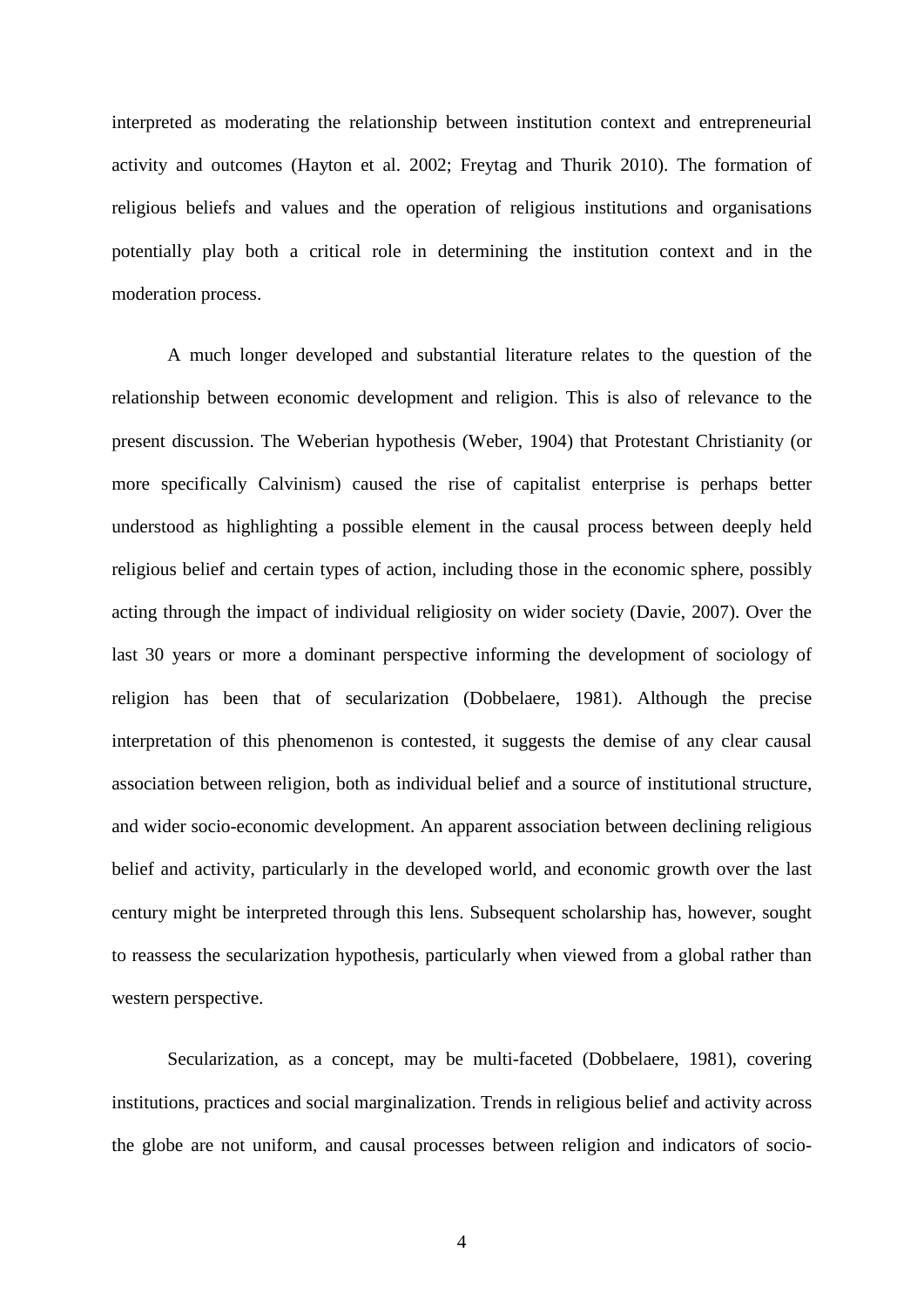economic development more complex than initially assumed. Secularization may operate at the level of the degree of societal influence exerted by religious institutions, but this is not necessarily inconsistent with declining levels of personal religious commitment (Berger, 1999). Furthermore religious institutions may adapt to secularisation rather than simply cease to exist. Key critics of secularization have highlighted these points. Some religious practices have been observed as being on the rise. The rapid growth in Pentecostal forms of Protestant Christianity in both Latin America and Africa, and the importance of the Roman Catholic church in post-transition Eastern Europe have been explored as key examples (Martin, 1991, 2002). Berger (1999) questions the implicit association between modernization and decline of religion in the secularization hypothesis, highlighting the persistence of religious practice and institutions in many parts of the world, not least as expressed through the growth of evangelicalism in North American Christianity, as well as in significant parts of the global "south".

The relationship between religion and economic development has attracted some limited attention from economists. The prevailing view is that of religious participation as rational choice (Warner, 1993; Iannaccone, 1998). Whereas the secularization hypothesis focuses on the demand side of the religious market, the rational choice literature introduces greater supply-side focus (Finke and Iannaconne, 1993; Iannaccone and Stark, 1994; McCleary and Barro, 2006a, 2006b). A key hypothesis in this work has been the importance of religious diversity (or "competition") as feature of societies where religious activity appears to remain strong. Competitive forces in the religious "market" ensure that religious organizations work harder to provide value for members and prospective members, and in consequence may demand and obtain greater levels of commitment (Iannaconne, 1998). Evidence for such "market forces" may be found in indicators of religious pluralism – the extent to which a particular society supports a range of religious adherence, rather than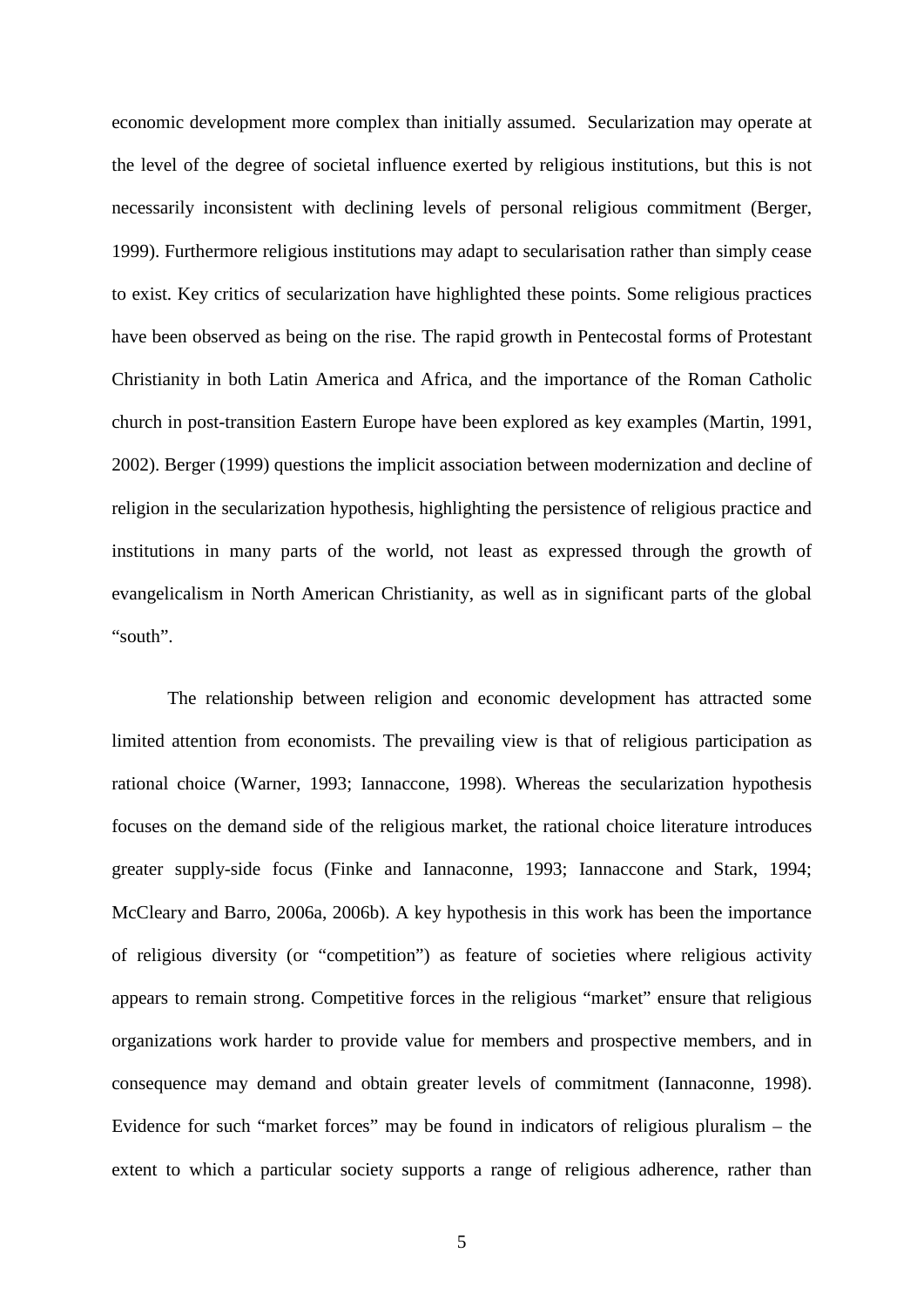favouring one particular religious group, or limiting the free development of religion through forms of state or societal regulation. The notion of "salvific merit" may also play a part in some religious value systems, and might find expression in the possible linkage in the minds of adherents between religious commitment and personal economic prosperity (McCleary and Barro, 2006a; Attanasi and Yong, 2012). As well as offering an explanation for religion being the dependent variable in the religion-economic development relationship, this literature also addresses potential causation in the reverse direction (McCleary and Barro, 2006b). A positive association may indicate that religion raises the social acceptability of entrepreneurial activity, by inculcating incentives to accumulate wealth and property and a sense of personal responsibility, as well as providing valuable forms of social capital through trust-building, networking and cultural identity (Guiso et al., 2003; 2006; Licht and Siegel, 2006). Particular forms of religious adherence appear to be associated with stronger motivation to acquire education (Lehrer, 2004). However set against this is the possibility that the time commitment demanded of religious adherents reduces labour supply, and may promote greater asceticism and denial of materialism. Different forms of religion and religion belief patterns may have different effects.

Aside from economic (cost-benefit) considerations which might arguably lie behind individual choice to participate in religious activity and organizations, research from a psychological perspective focuses on questions of individual identity and sense of calling (Heslam, 2013). Religious adherence and identity may serve to "sanctify" particular psychological goals and thus raise self-efficacy (McCulloch and Willoughby, 2009). However, the task of identifying particular psychological traits with entrepreneurship is an exercise that has been heavily criticised (Gartner, 1988; Aldrich, 1990), and may not readily extend to uncovering any overlap between those traits which are associated with entrepreneurship and religious adherence. The role of religion in promoting particular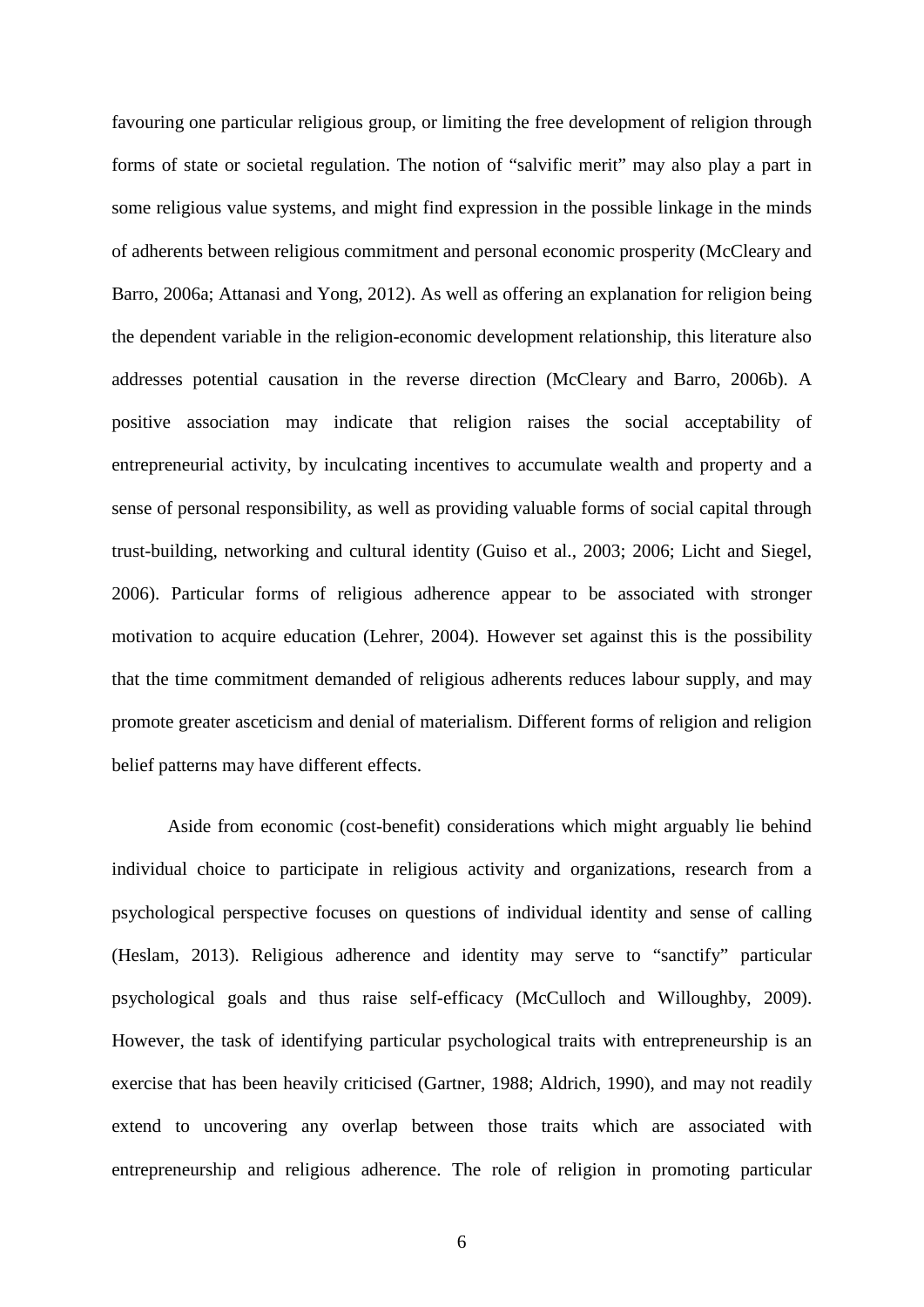individual values and behavioural norms is associated with the role and operation of organizational and societal norms.

An institutional economics perspective on the role of religions, and particularly religious organizations, is that they may act across various dimensions in a similar fashion to other societal institutions. Religious institutions may strengthen and support clearly defined property rights, through providing moral force to support the rule of law (Acemoglu and Johnson, 2003). Economic benefits flow through reduced transactions costs. Religious institutions may also provide an institutional context for entrepreneurial networking and social capital building, which is distinct from market-based relationships (Granovetter, 1973), and may be particularly effective where state governance systems are weak (Licht and Siegel, 2006). Reputational bonding (Siegel, 2005) may serve as an important entrepreneurial strategy to signal trustworthiness with suppliers and customers, through social embeddedness (Granovetter, 1985; Aldrich and Zimmer, 1986). Membership of a religious organization may further facilitate the entrepreneur to embed within a dense social network. Social capital may form from a variety of sources (Portes and Sensenbrenner, 1993), including value introjection (being born into a particular group identity), reciprocity exchange, bonded communality (shared experiences of common events) and enforceable trust. It has been argued that the literature on entrepreneurship has emphasised the second and fourth of these, at the expense of research on the first and third (Licht and Siegel, 2006).

For the purposes of further investigation, a number of possible research questions for investigation are proposed. The first concerns the general question of whether there is in fact an association between religious participation (as a proxy for religiosity) and entrepreneurship, as discussed and suggested in these disparate literature streams: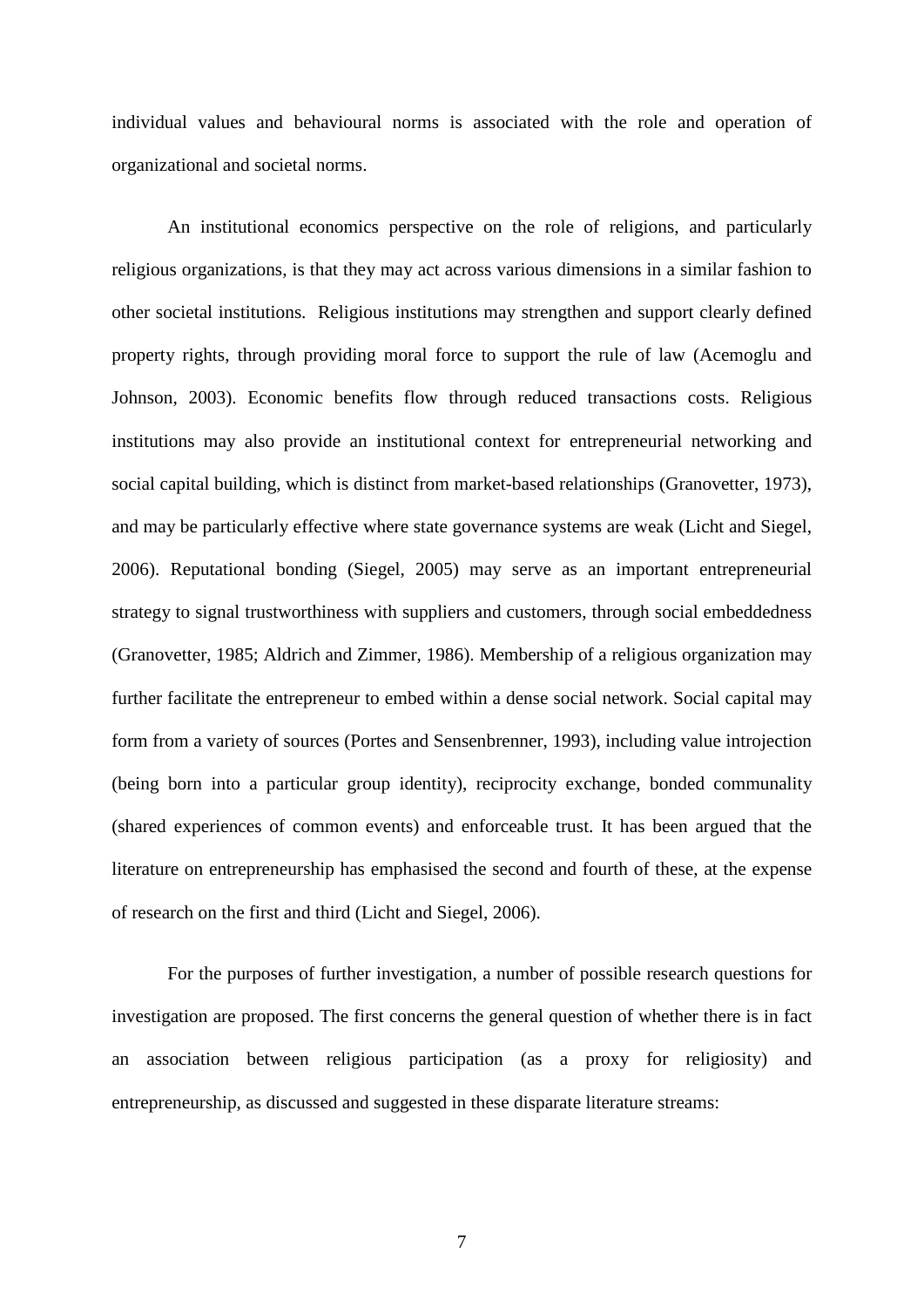H1: There is a positive association between levels of religious participation and levels of entrepreneurial activity across different economies.

Religion and religious organizations may play a very significant role in intergenerational transmission of values and in creating social solidarity. Forms of developing religious activity, which involve strong emphases on the establishment of behavioural norms and on shared but distinct experience, may have a particular role to play. One such development, which has attracted considerable attention from leading sociologists of religion, is the development through the  $20<sup>th</sup>$  century of evangelical, charismatic and pentecostal movement (EPCM) Christianity in its various global manifestations (Martin, 1990; 1999; 2011; Berger, 2001; Heslam, 2013). Although precise definitions of these groupings are subject to discussion and debate, this form of Christianity is commonly thought to be share commonalities in both doctrine and practice. Problems of definition and identification arise because it may transcend traditionally identified and measured denominational groupings. It is often, although not exclusively, associated with values of strong personal motivation and responsibility, sometimes in the context of a "material prosperity gospel" (Mever,  $2010$ ).<sup>1</sup> In turn these values may be supportive of individual and collective entrepreneurial effort, either for personal gain or for social motives, resulting from stronger self-control or self-regulation (Haynes, 1995; Coleman, 2000; McCullough and Willoughby, 2009; Anderson et al., 2010).

Growth in EPCM Christianity, particularly in the global south may have been facilitated by the spread of democracy and the retreat of the state from regulating religion and media, into the latter of which EPCM groups may be quick to move (Meyer, 2010). By contrast hierarchical forms of religious organization, particular where they may be closely

<span id="page-10-0"></span> $<sup>1</sup>$  As Meyer (2010) notes, the impact of this may not be clear cut, as it may be associated with</sup> corruption, theft and illegal forms of consumerism and self-enrichment, justified on grounds of religious guidance.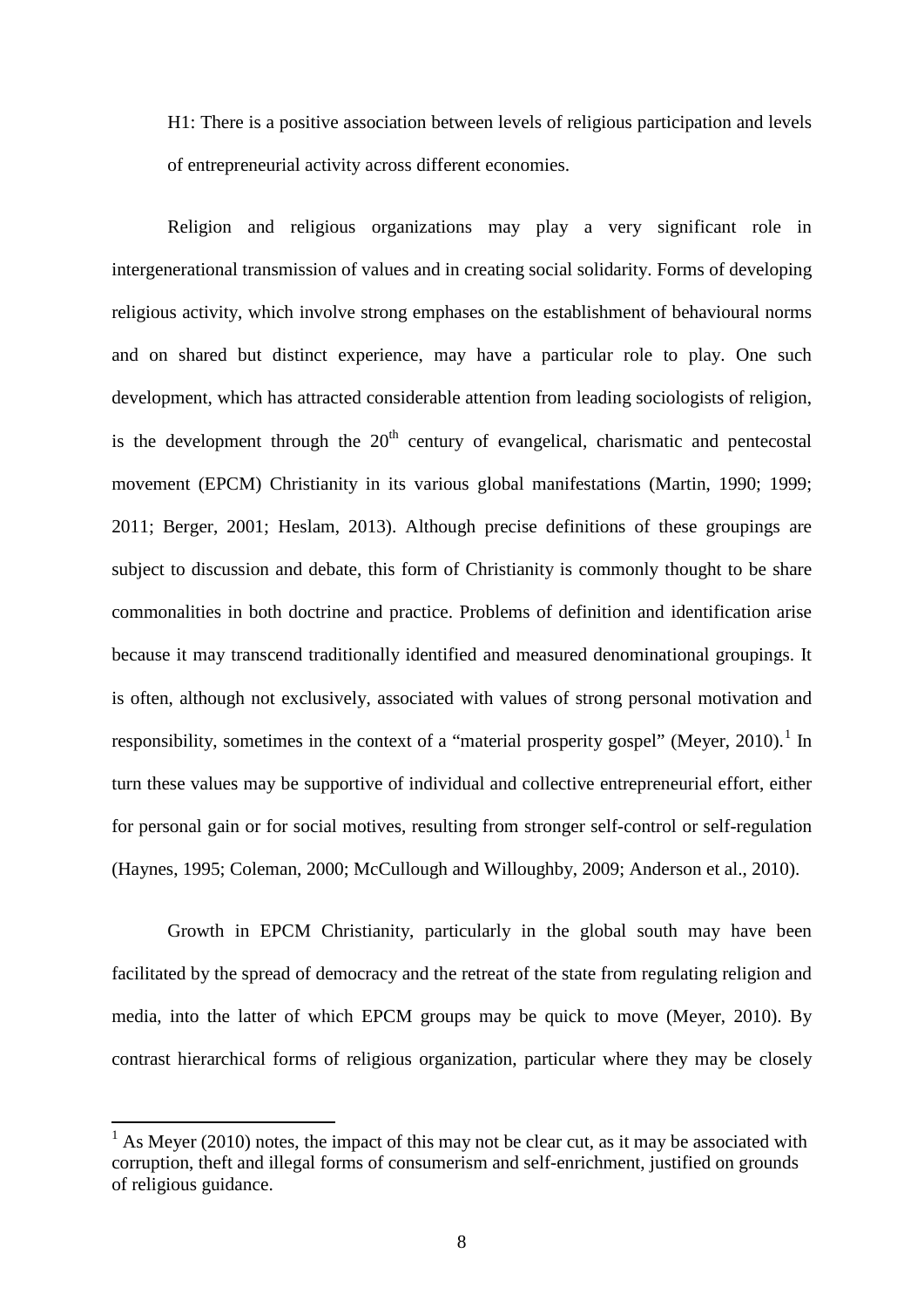aligned to other state institutional arrangements, appear to be associated with greater organizational centralization (Bloom et al., 2009). This association may in turn imply discouragement towards more decentralised and entrepreneurial economic activity. This discussion is summarised in the following hypothesis:

H2: a) Particular forms of religious belief and practice are more supportive of, and therefore positively associated with levels of entrepreneurial activity;

b) in particular EPCM religious activity, because of its potential association with greater individual self-reliance and support for material prosperity as a sign of divine favour, is associated with higher entrepreneurial activity.

As already noted the direction of causation in the religion-economic development association is open to question (McCleary and Barro, 2006b). This has implications for any association between religion and entrepreneurship, because of the possible association between entrepreneurship (as a source of innovation) and economic development (Wennekers and Thurik, 1999; Carree and Thurik, 2003; Acs and Storey, 2004; Wong et al. 2005; Audretsch et al. 2006). Space precludes a detailed discussion of the complexities that might lie behind any association. For present purposes it is important to note that the possibility of an association between entrepreneurship and economic development implies that the level and rate of economic development might mediate the impact of religion:

H3: Because of potential association between religious activity and levels of economic prosperity, the association with levels of entrepreneurial activity is mediated by economic growth and prosperity.

There is one further important control factor to consider in the entrepreneurshipreligion relationship, namely the role of state and societal institutions. The "market for

9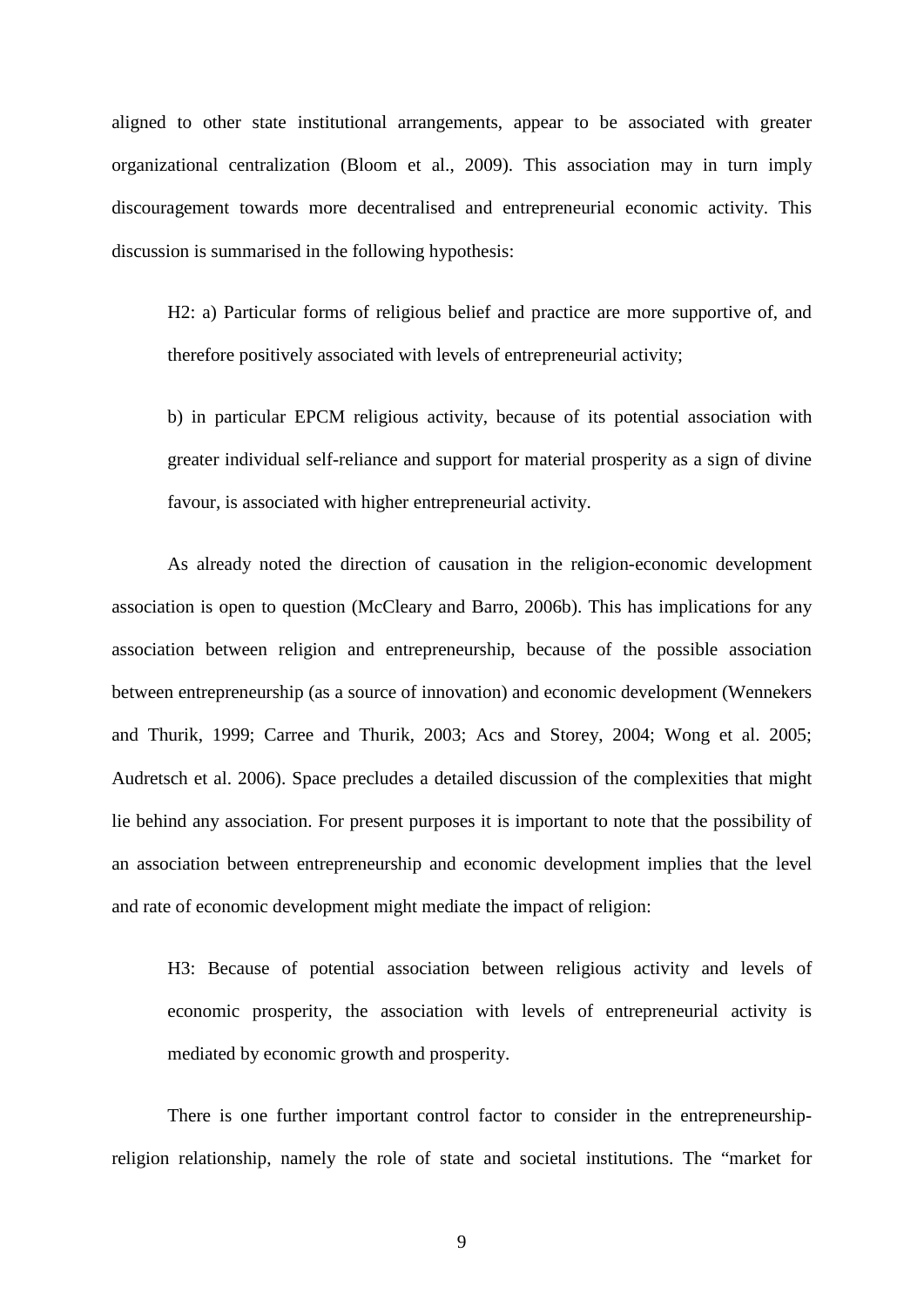religion" literature proposes that state regulation of religion (which may take the form of circumscribing some institutions and activities but subsidising others) affects the nature of the religious "offer" (Finke and Iannaconne, 1993; Iannaconne and Stark, 1994; McCleary and Barro, 2006b). As a result the quality of religious "services" may decline and the influence of religious organizations on wider society may wane as a result. However, it is also noted that whereas membership may decline, there is no reason why falling levels of religious belief may necessarily follow (Davie, 1994). On the other hand regulation of religion is also offered as an explanation for the secularization hypothesis (Gill, 1999). Previous research on the economic development-religion relationship has investigated controlling for the impact of state and societal regulation (McCleary and Barro, 2006, 2006b). Thus a further hypothesis is proposed:

H4: The association between religion and entrepreneurial activity is mediated by prevailing state and societal attitudes towards (regulation of) religious activity, and the extent to which a society is revealed to support religious pluralism.

In summary it seems possible the range and type of religious activity observed across societies may influence levels of entrepreneurial intent and activity. In the particular this discussion has highlighted a number of themes through which religion and entrepreneurship might be interconnected, including hierarchical control of religion (and conversely pluralism in religious expression and activity), the role of religion in the promotion of particular cognitive characteristics and personal values; the promotion of social capital, and the reduction of transactions costs. This implies a need to focus on different types of religious experience. Previous literature (particularly on religion and economic development) appears to have addressed this in a rather superficial manner.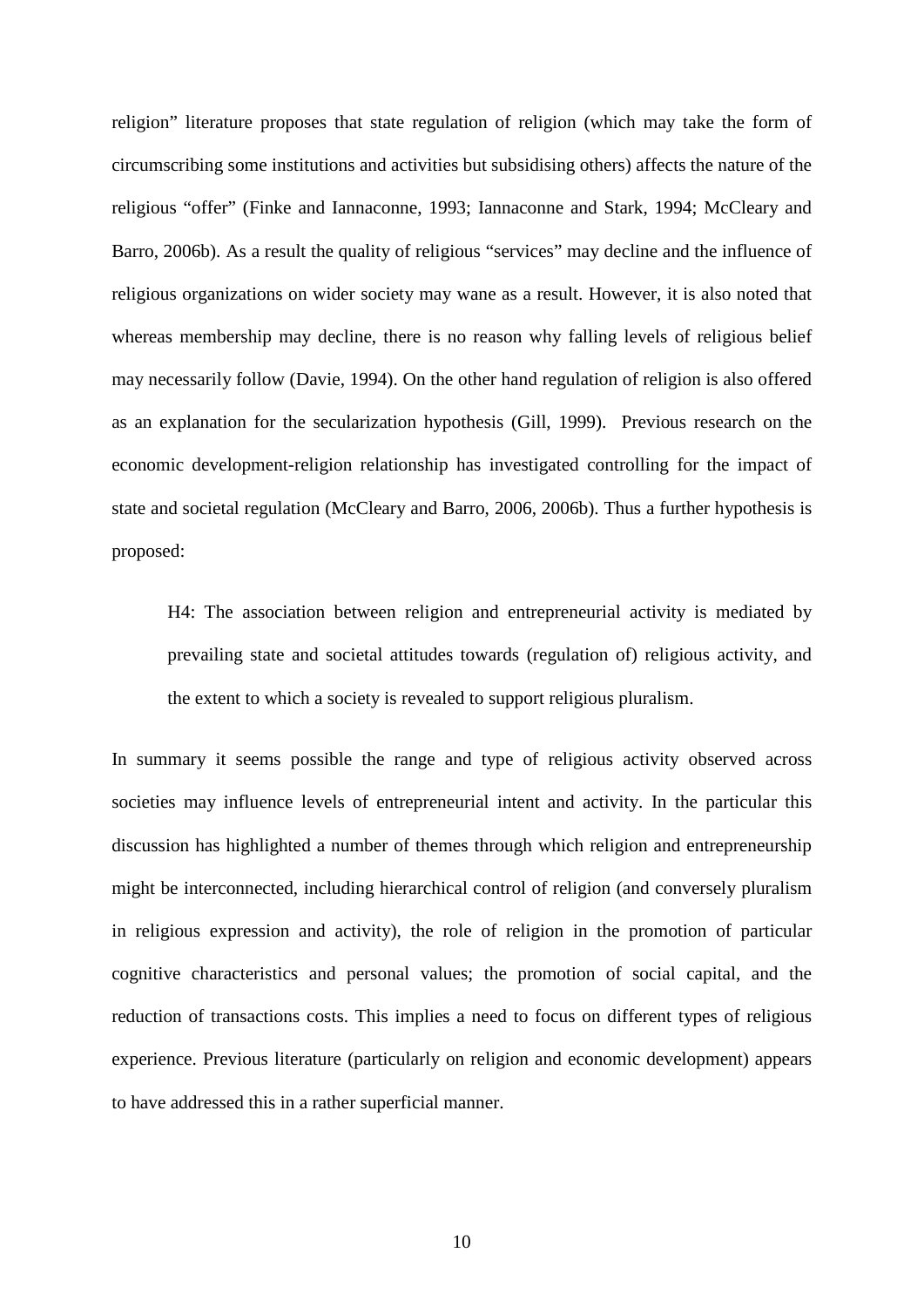#### **3. Methodology and data**

Previous research which focuses explicitly on the relationship between religion and entrepreneurship is rather scarce, and fragmentary both in terms of conceptual development and in terms of empirical analysis. Three types of study exist, and to some extent these mirror the more general discussion above. One, mirroring the first research theme above, examines the relationship between entrepreneurship and national level indicators of culture and social capital (Shane, 1993; Davidsson and Wiklund, 1997; Kwon and Arenius, 2010). A second type mirrors the second research theme above and looks within a particular national context at correlation between individual entrepreneurial activity and individual religious affiliation (Drakopoulou Dodd and Seaman, 1998; Audretsch et al., 2007, Nunziata and Rocco, 2011; Supphellen et al. 2012). A third type adopts qualitative methods or discursive analysis to examine specific national case-studies (for example Anderson et al. 2000; Basu and Altinay, 2002; Tong, 2012).

The previous section points strongly to a range of arguments that would support the investigation of proposed research questions relating entrepreneurial activity to religious activity at the societal level. This is because entrepreneurial decisions are influenced by the contribution of religious institutions and activities to the prevailing social and cultural milieux, as much as by personal religious affiliation or commitment. In short the literature described in the previous section focuses rather more strongly on the sociological aspects of religion (value transmission, networking and trust building, reputational bonding) than on the influence of religion on individual psychological and cognitive traits. This favours a research methodology based on investigating associations between religion and entrepreneurial activity at the level of the society or nation as the unit of observation.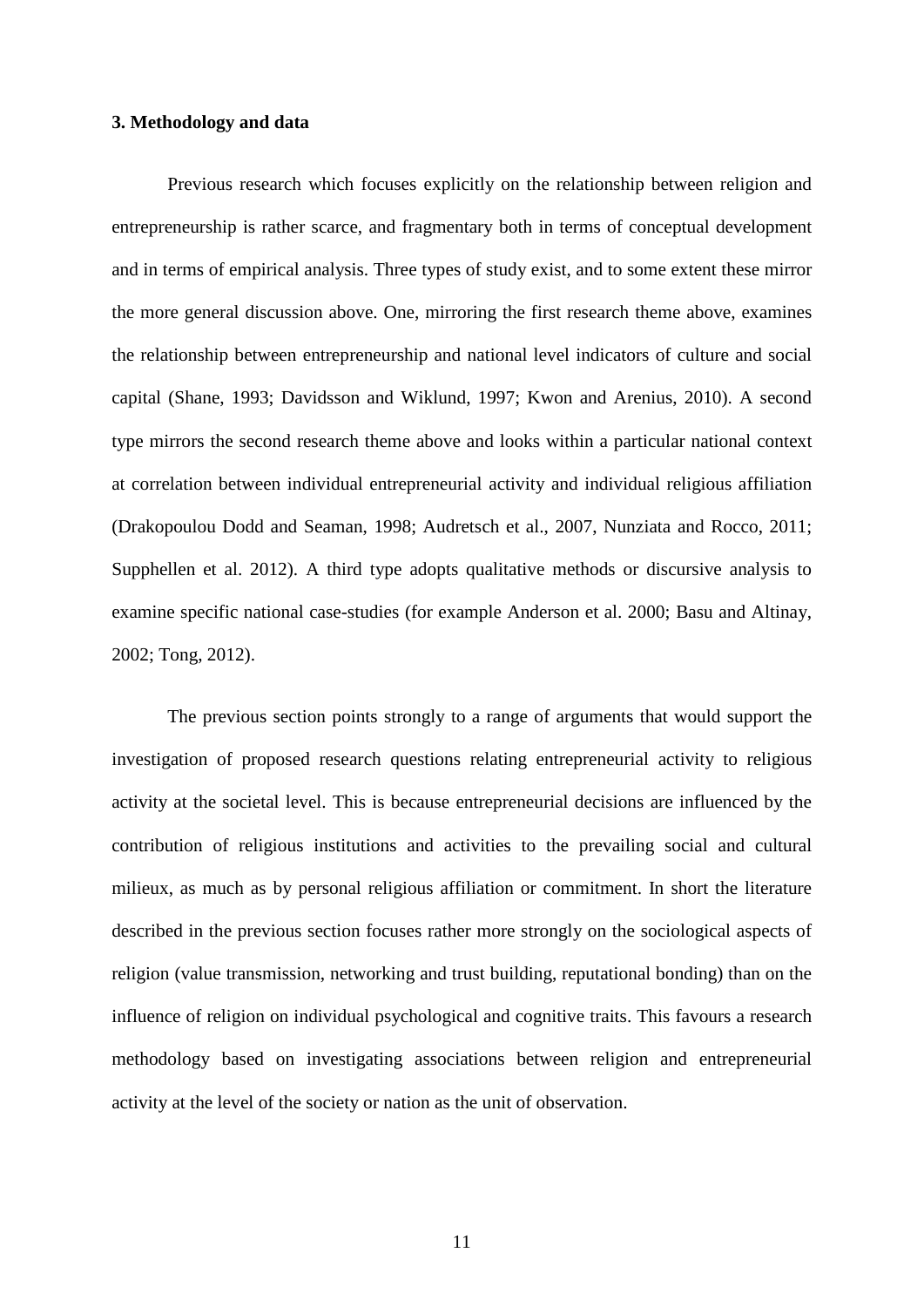The methodology adopted here, therefore, is a quantitative one based on the linkage of information from various national level data sources. This is chosen, at this stage, on grounds of potential generalizability of conclusions, and in preference to, say, an approach based on a range of detailed societal case studies. However, such an approach based on investigating associations between national level indicators of entrepreneurial and religious activity is adopted at the expense of being able to provide detailed analysis of potential causal processes. The methodology adopted uses multiple regression analysis to control for the risk of identifying a spurious association which results from common covariance with other indicators, predominantly measures of national economic development (H3). This is because economic development and religious participation and structure may be significant correlated (McCleary and Barro, 2006a, 2006b; Attanasi and Yong, 2012). Previous research also strongly suggests a link between levels of economic development and entrepreneurship (Wennekers and Thurik, 1999; Audretsch et al. 2006; Audretsch, 2007;)

International comparative data on religious activity are readily available through surveys such as the World Values Survey and from a range of other secondary sources collated by the Association of Religious Data Archives. However such data sources typically reported membership levels of broad religious and denominational groupings, and fail to take account of the importance (within Christianity) of trans-denominational blocs who may share common value frameworks and theological outlooks, as well as similarities in institutional governance structures. The EPCM bloc or blocs fall specifically into this category. Once source, which does provide data on these blocs, collated from a wide range of national-level sources and contacts, is Mandryk (2010). This is a periodically updated compendium produced primarily as a resource for Christian churches, and compiles data drawn from international surveys, notably the World Christian Database [\(www.worldchristiandatabase.org\)](http://www.worldchristiandatabase.org/), supplemented by intra-country denominational statistics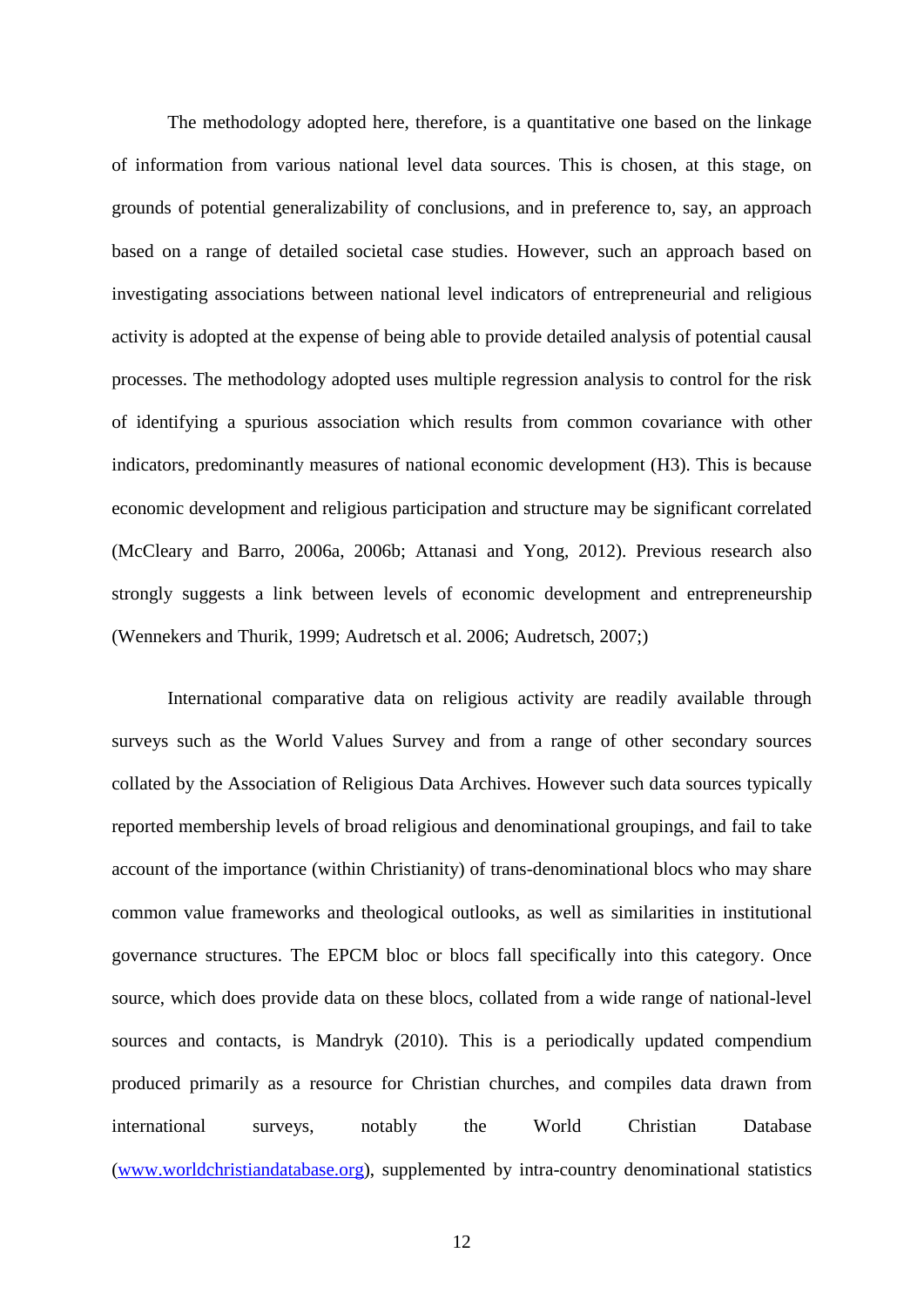and extensive personal correspondence and questionnaire material obtained from local sources. Percentage affiliation estimates are provided for all major world religions, including an estimate of "non-religious". Mandryk (2010, pp. xxx-xxxiii) operationalizes, as far as possible, consistent definitions for denominational and trans-denominational Christian blocs across countries.. Six Christian denominational blocs are defined: Protestant, Independent/Indigenous, Anglican, Catholic, Orthodox, Marginal and Unaffiliated. The "Marginal" bloc includes groups such as Mormons and Jehovah's Witnesses. A further "double-affiliated" category is also defined to account for multiple affiliations, for example Catholics in Latin America who may also attend "new" Pentecostal denominational meetings. Mandryk (2010) also provides data on three "transbloc" groupings; Evangelicals, Charismatics and Pentecostals. These groupings are not mutually exclusive. Charismatics and Evangelicals are intersecting definitions, and Pentecostals are defined as lying within the union of the two other definitions. The intersection of all provides an estimate of the total EPCM bloc. Data for 226 nations are available and all data relate to the position in 2010.

These data are matched to data from the 2011 and 2012 Global Entrepreneurship Monitor surveys (Kelley et al., 2012; Roland Xavier et al., 2013), which, when combined, provide data for a sub-sample of 74 countries. Where both years are available the 2012 data are used. Table 1 provides summary information on the data for religious groupings. Christian denominational membership is divided into three groups. The first is "hierarchical", representing those denominations in which church governance is through a formal, generally episcopal hierarchy. The main members of this group are Roman Catholics, for whom membership across the full sample averages 29%. Anglicanism although significant in Anglo-Saxon societies is much smaller globally as is Eastern Orthodox Christianity. The second group are Protestant denominations, excluding Anglicans. This group includes various forms of Methodism, Baptists, Presbyterians and Lutherans, as well as a wide range of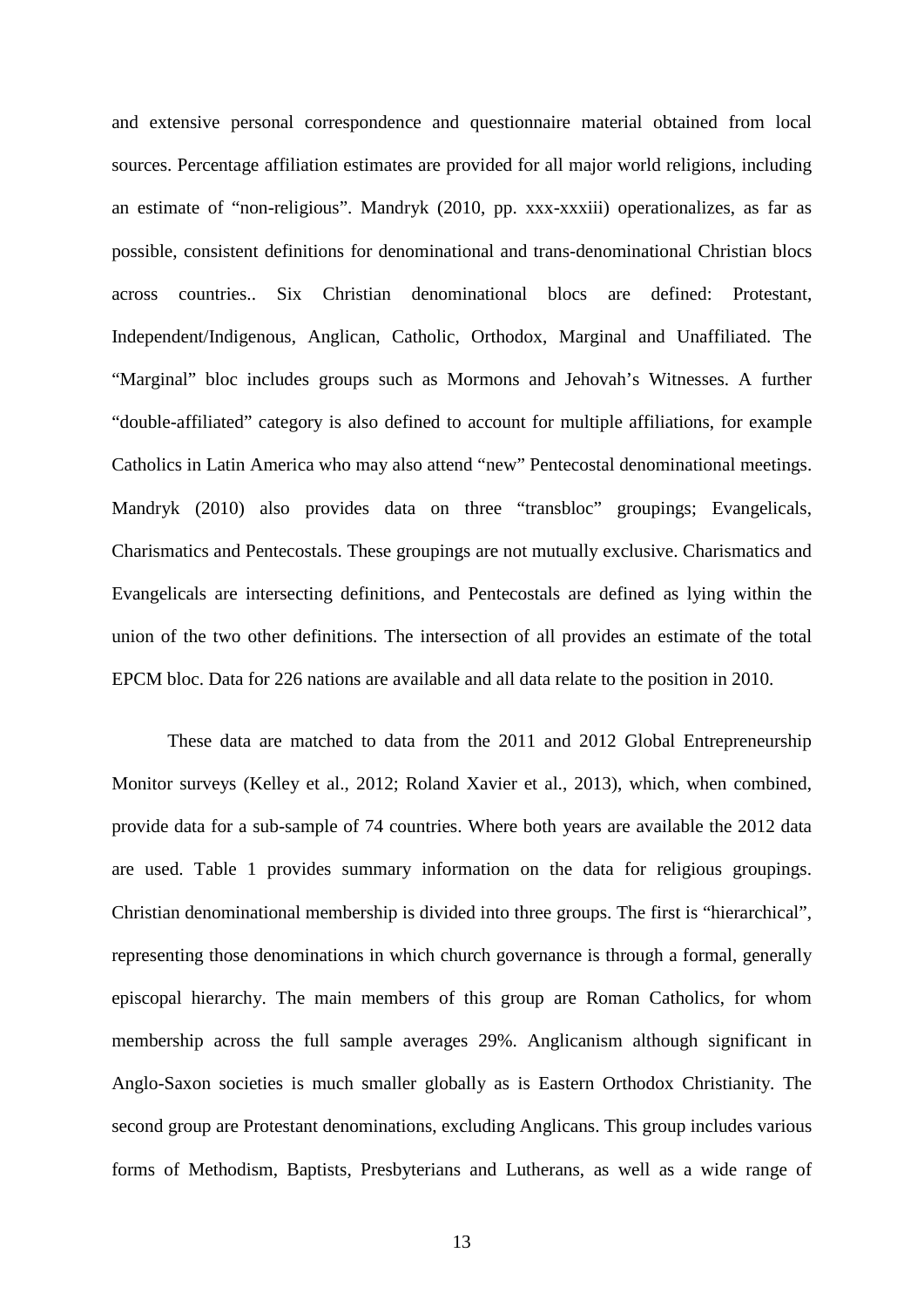smaller denominations. Across the sample membership averages 15%. The final group described as "independents" includes those who are members of a wide range of new (nontraditional denominations) including new church networks. Globally this group are highly heterogeneous, although there may be significant overlap with the EPCM "transblocs". The largest of these intersecting groups are "evangelicals" who average almost 10% of the population of the countries in the sample. Of the non-Christian religions, Muslims are by some considerable margin the largest, averaging 22% across the sample. Variance is high across countries, and the percentage is very high is some countries notably in the Middle East and North Africa. Those professing no religion average 7.6% across the sample. Absence of stated religious affiliation tends to be highest in European advanced economies and in some former Communist societies. For example this group accounts for 34% of the population in the UK, and 19% in Russia. The final row of the Table reports sample summary information for a religious pluralism index, constructed using a Herfindahl-Hirschman index.<sup>[2](#page-10-0)</sup> Subsample summary information is also reported for those countries for which GEM data is available. There are some differences between the averages for this sub-sample and the full sample, but these are generally not large. GEM appears to slightly better represent "Christian" countries rather than "Muslim" ones, and those with a higher non-religious population.

Table 2 reports summary information on the key GEM indicators of entrepreneurial activity used in the research. These indicators are generally familiar to entrepreneurship

<span id="page-16-0"></span> $2$  This measure, commonly used as a indicator of industrial concentration, is constructed as the sum of the squared population shares of the religious groups for each country (excluding the intersecting "transblocs"). The inverse of this measure is sometimes used to indicate the hypothetical number of groups that would hold if all groups were of equal size. The sample average of 0.46 suggests that the average country would have two equally sized religious groups.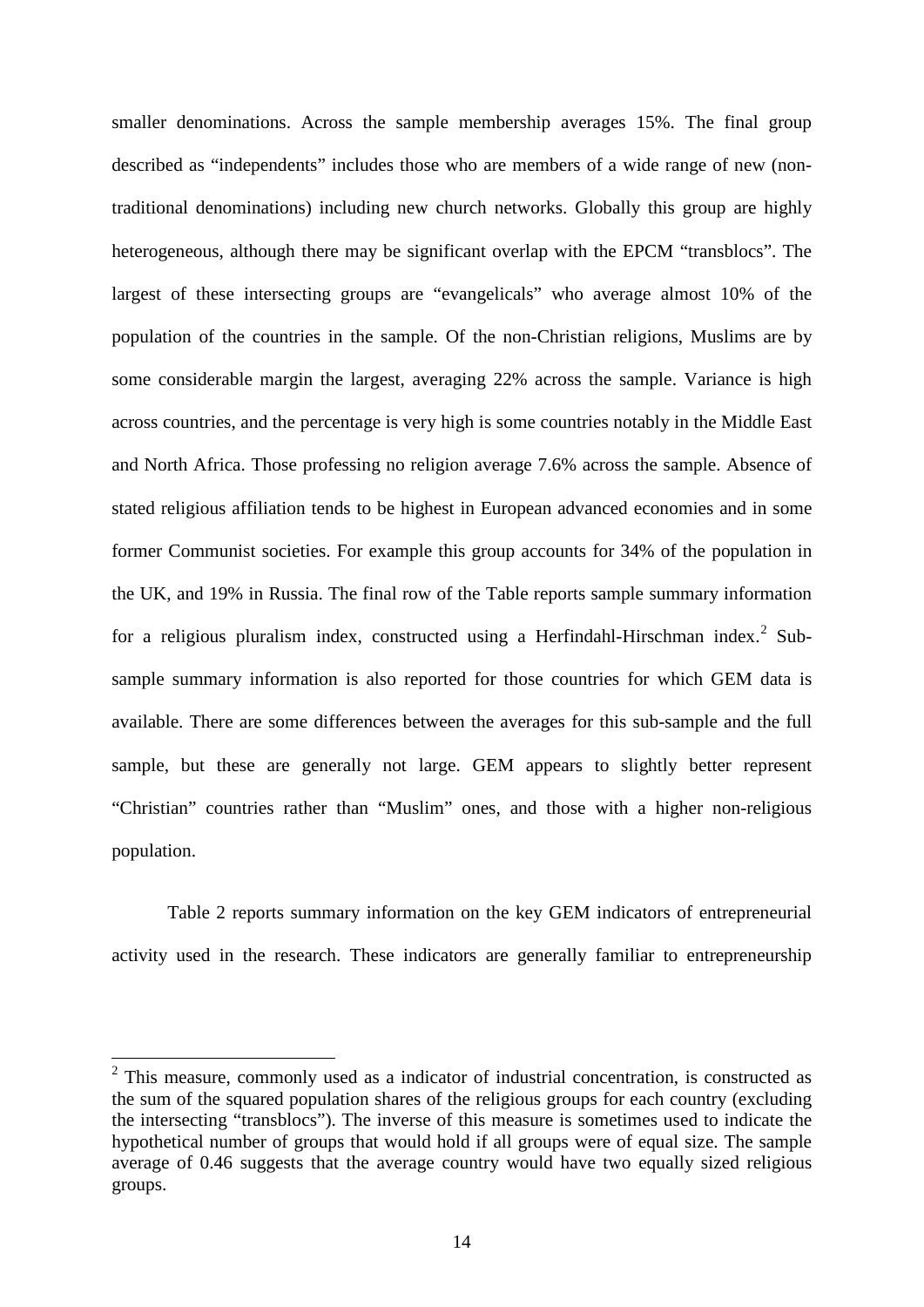researchers.[3](#page-16-0) Total Entrepreneurial Activity (TEA) is the percentage of the population aged between 18 and 64 who involved in setting up a new business or have a business which has been trading and paying its owners for less than 42 months. This averages almost 13% across the available sample. The Nascent Entrepreneurship Rate (NER) is the percentage of the population actively involved in setting up a business or running a business that has been paying its owners for less than three months. This averages 7.4% across the sample. Necessity entrepreneurship is the proportion of population who are involved in TEA but because they had no other option for work. Improvement-driven entrepreneurship is the proportion who are involved in TEA to pursue an opportunity to improve their independence or income over any alternative. Across the sample improvement-driven entrepreneurship is almost twice as important as necessity-driven. Histograms to illustrate the distribution of these measures across the sample are shown in Figure 1.

Table 2 also reports summary data on indicators of governmental regulation, through laws and policies, and wider social regulation of religion, often by other religions, obtained via ARDA from Grim and Finke (2006). It also includes summary data on median population age and levels and growth in real gross domestic product per capita. The regulation of religion indicators are variables defined on a scale from 1 (low) to 10 (high), and along with population median age data are reported in the cross-national data files of the Association of Religion Data Archives (ARDA).<sup>[4](#page-17-0)</sup> GDP data are taken from the Penn World Tables 7.1 data set. [5](#page-17-1)

Because the available data contain a number of intersecting measures of the various "transbloc" groupings that comprise EPCM Christianity, a scale measure is constructed. Data

<sup>3</sup> See<http://www.gemconsortium.org/docs/download/414> (accessed 8-April-2014)

<span id="page-17-0"></span><sup>4</sup> See<http://www.thearda.com/Archive/CrossNational.asp> (accessed 8-April-2004)

<span id="page-17-1"></span><sup>5</sup> Centre for International Comparisons at the University of Pennsylvania, see [https://pwt.sas.upenn.edu](https://pwt.sas.upenn.edu/) (accessed 8-April-2014)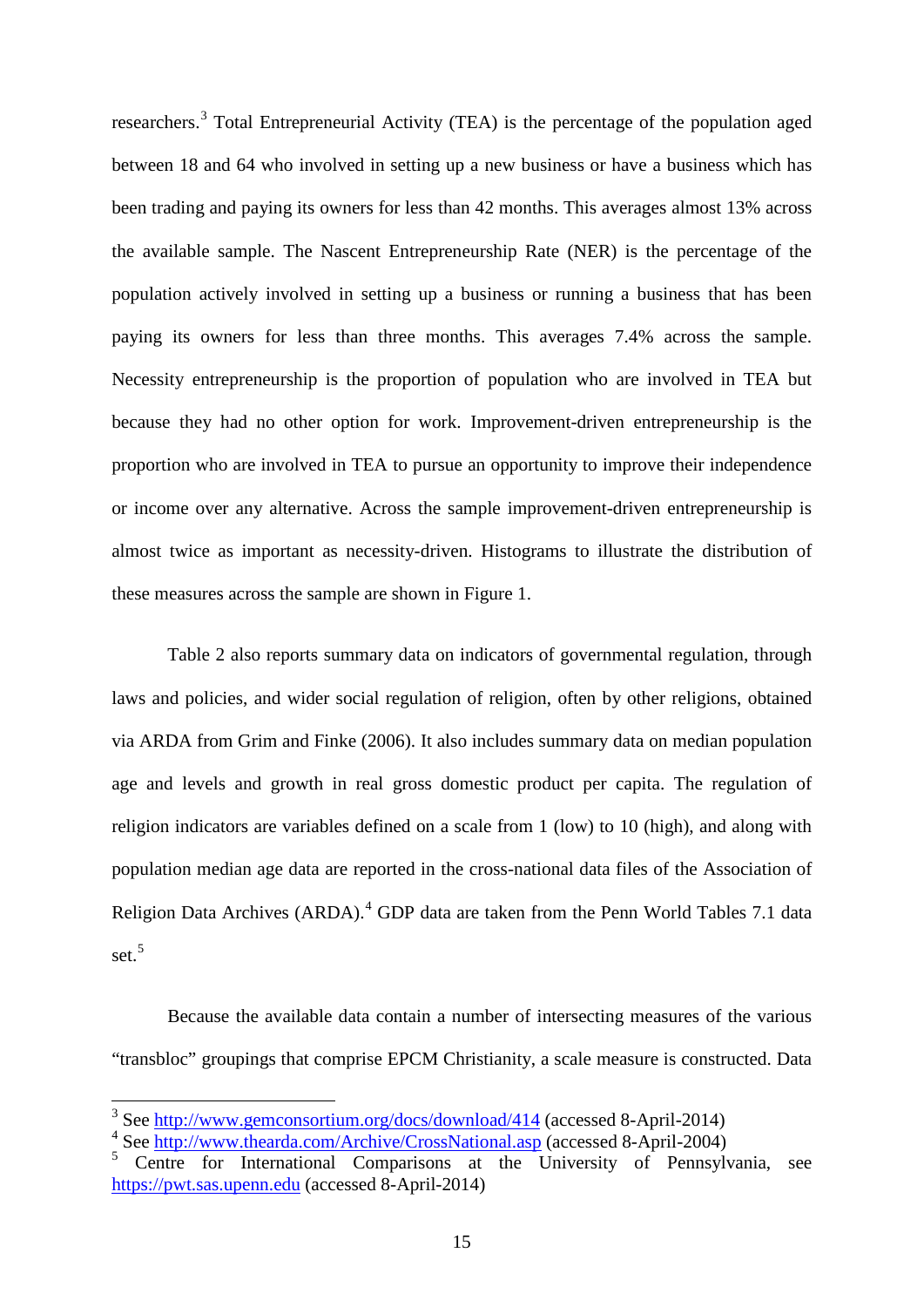investigation revealed that an appropriate scale can be constructed from the four percentage shares for the "evangelical", "charismatic", "Pentecostal" and "unaffiliated" groups. Table 3 reports the diagnostics for this scale. The overall Cronbach alpha statistic for the four items is 0.825, suggesting a high level of reliability.<sup>[6](#page-17-0)</sup> This scale measure is then used in the analysis of the relationship between EPCM Christianity and levels of entrepreneurial activity. For other religious groupings population share measures are used.

#### **4. Findings**

#### **a) bivariate correlation**

Table 4 reports pairwise correlation coefficients between each of the four indicators of national entrepreneurial activity and the various population religion shares, as well as the religious pluralism index and, for completeness, the two indicators of governmental and societal regulation of religion. The table reveals sizeable and statistically significant positive correlations between the population share of independent Christian denominations and all four measures of entrepreneurial activity. Even larger and more significant correlations are found between the EPCM scale measure and the four measures of entrepreneurial activity. The only other statistically significant correlations with religion shares are found for the population share of the non-religious. However in this case the correlations are negative  $-$  a greater share of non-religious in the population is associated with lower levels of entrepreneurial activity.

<span id="page-18-0"></span><sup>6</sup> The "marginal" grouping was omitted from the scale, as its inclusion worsened the alpha score. Given the nature of this grouping, it may be capturing a rather different set of religious traditions.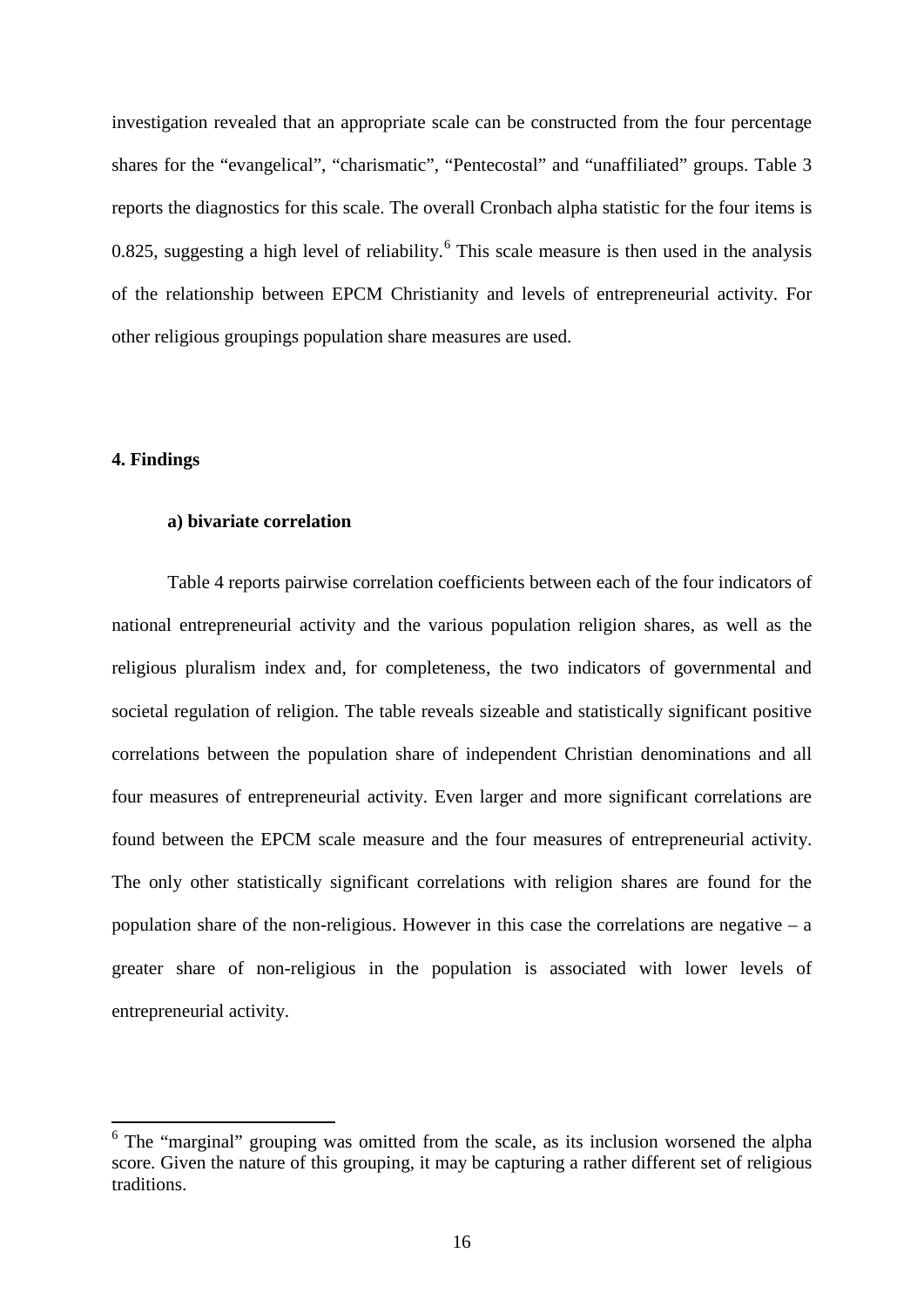Table 4 also shows that there is a positive association between religious pluralism and entrepreneurial activity. These correlations are statistically significant, although in the case of necessity-driven entrepreneurship the correlation is a little lower and significant only at 8 per cent. There is also evidence in the table of a strong negative association between greater social regulation of religion and entrepreneurial activity on all four measures. Negative associations are also observed for government regulation of religion – however this is only statistically significant for the nascent entrepreneurship and opportunity-driven entrepreneurship rates.

These findings provide some support for H1, although they suggest that there is a far from uniform relationship between religious affiliation and entrepreneurial activity. Particular forms of religion (H2a), and greater freedom of religious membership and variety of expression, are associated with entrepreneurial activity. In particular these findings provide strong *prima facie* support for H2b – namely an association between EPCM Christianity and entrepreneurial activity at societal level.

#### **b) regression analysis**

As Figure 1 shows there is skewness in the distributions of the four entrepreneurship indicators. This absence of normality means that conventional least squares regression is likely to be problematic. In consequence, in order to investigate multivariate associations and to address the hypotheses concerning the mediating impact of the level and rate of economic development and the degree of religious pluralism or regulation, a median regression approach is used. This uses absolute least squares and estimates the multivariate relationship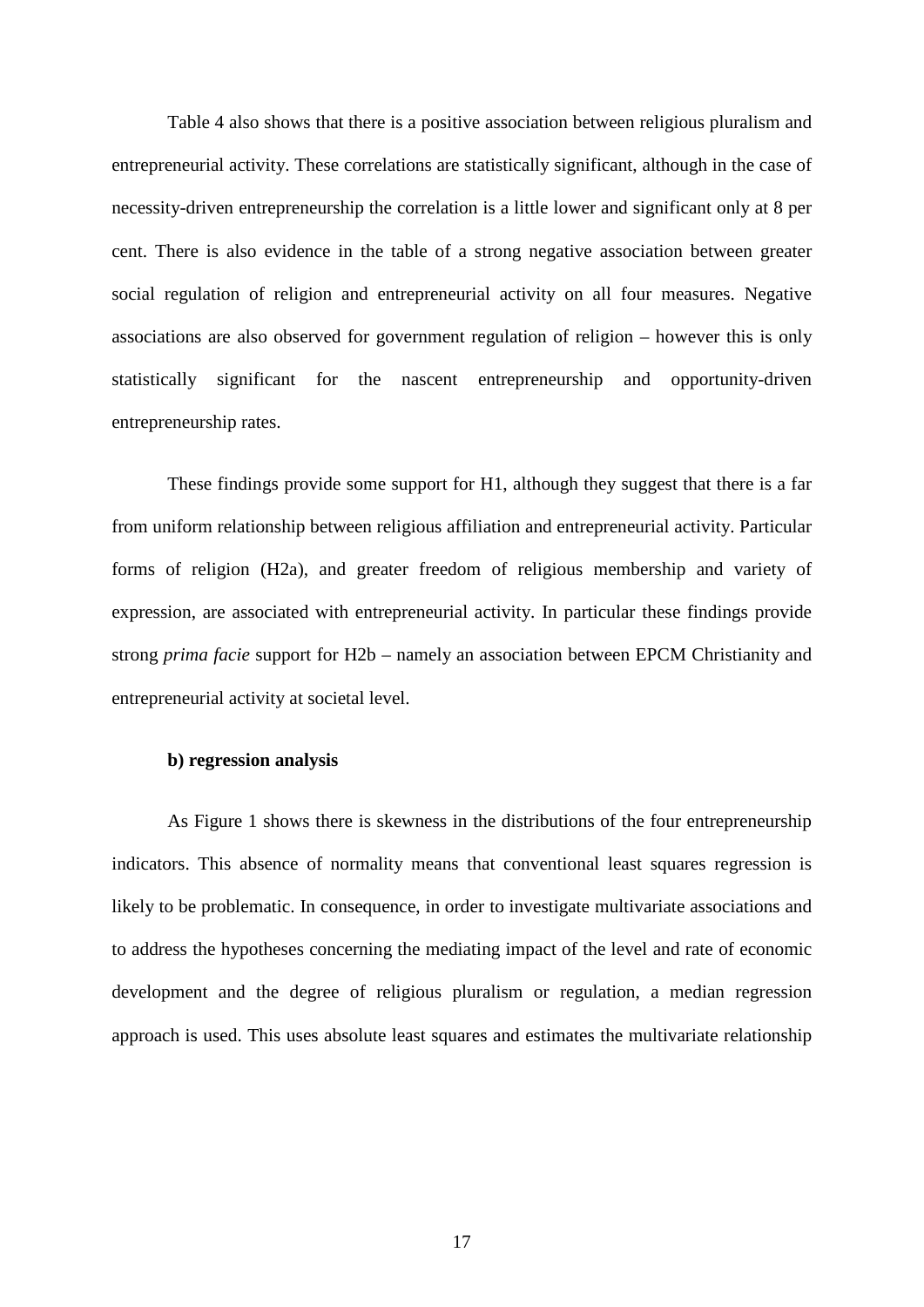at the 50th percentile (quantile) of the sample distribution (Koenker, 2005).<sup>[7](#page-18-0)</sup> Results are reported in Table 5. For each GEM measure three model specifications are reported. Specification (a) reports a regression of the association between the GEM indicator and the shares of the religious groups, along with the Herfindahl measure of pluralism. Specification (b) replaces the independent Christian share with the EPCM scale variable and additionally includes economic prosperity level and growth, median population age, and regulation of religion indicators as control variables. The large number of variables in specification (b) appears to induce a high degree of multicollinearity. So specification (c) reports a preferred stepwise reduction that retains significant variables without impairing goodness of fit too far.

Specification (a) results suggest that there are few strong associations between religion population shares and the GEM measures, with the notable exception of the share of independent Christians. Here the associations are very strong, although lower but still statistically significant for necessity entrepreneurship. Also for necessity entrepreneurship there is a strong positive association with the degree of religious pluralism. Necessity-driven entrepreneurship appears to be positively associated with Muslim population share, and with the share of "hierarchical" forms of Christianity. There is some evidence of a positive association between Buddhism and entrepreneurship - improvement driven entrepreneurship, significant at 7%, in specification (a) and TEA in specification (b). The negative association with higher levels stated non-religiosity, found in the bivariate results in Table 4, do not remain here. Specification (a) appears to offer some support for H1, but it is clear that this only holds for some, but not all, of religion (H2a). In specification (b) some of the marginal associations for religion cease to be significant. The one significant control factor in specification (b) appears to be median population age. Older populations are less

 $<sup>7</sup>$  A log transformation of the entrepreneurship indicators provides results that support similar</sup> conclusions. However median regression results are reported on preference, as the technique is less restrictive. The other results are available on request.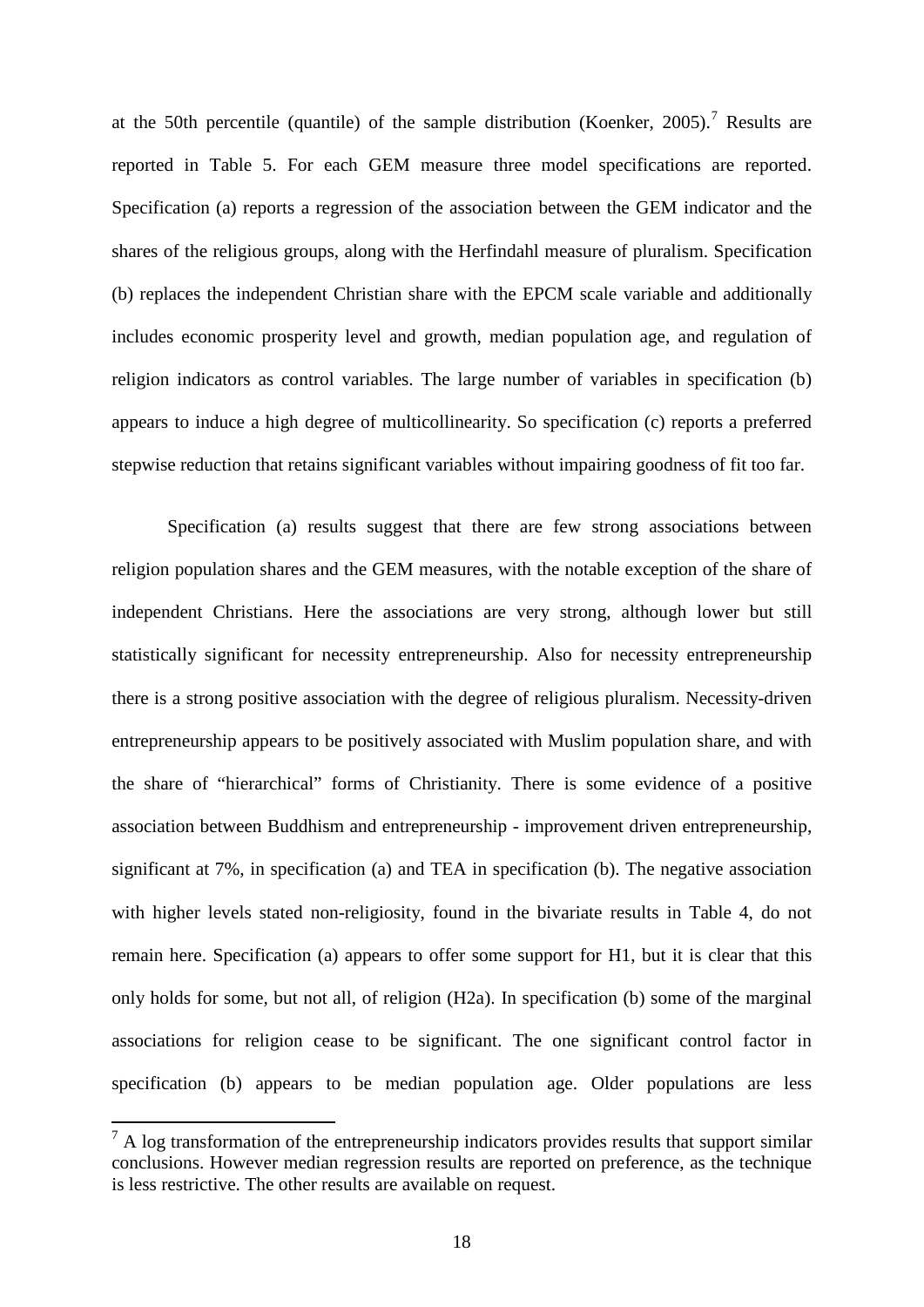entrepreneurial. For necessity-driven entrepreneurship there is evidence that economic prosperity and growth exercise a mediating impact. Necessity entrepreneurship is associated with poorer, but faster growing societies. Inclusion of these control effects appears to reduce sharply the size and significance of the association with Islamic adherence for this form of entrepreneurship.

In specification (c) the removal of other insignificant religious share variables has the impact of significantly sharpening the association with EPCM Christianity. An increase in this scale variable by 0.1 (around 1.5 standard deviations) is associated with a 5 percentage point increase in total entrepreneurial activity, with a 3 percentage point increase in nascent entrepreneurship and a 19 percentage point increase in improvement-driven entrepreneurship. This appears to confirm support for H2b. There is no significant association with necessitydriven entrepreneurship. Population age has an offsetting effect. Higher rates of GDP growth have a positive effect. The EPCM association appears to hold, even controlling for a positive association between GDP growth rates and the various measures of entrepreneurial activity (H3).

There is no evidence in these results of any association between entrepreneurial activity and social regulation of religion. There is however quite strong evidence for an association with governmental regulation of religion. Although there is no significant association with the TEA measure, there is, in columns  $2(c)$ ,  $3(c)$  and  $4(c)$  of Table 5, evidence of significant negative associations between all the other indicators of entrepreneurship and higher government regulation of religion. Higher levels of religious pluralism appear to support both necessity-drive and improvement-driven entrepreneurship. So although high population involvement in ECPM forms of Christianity might be associated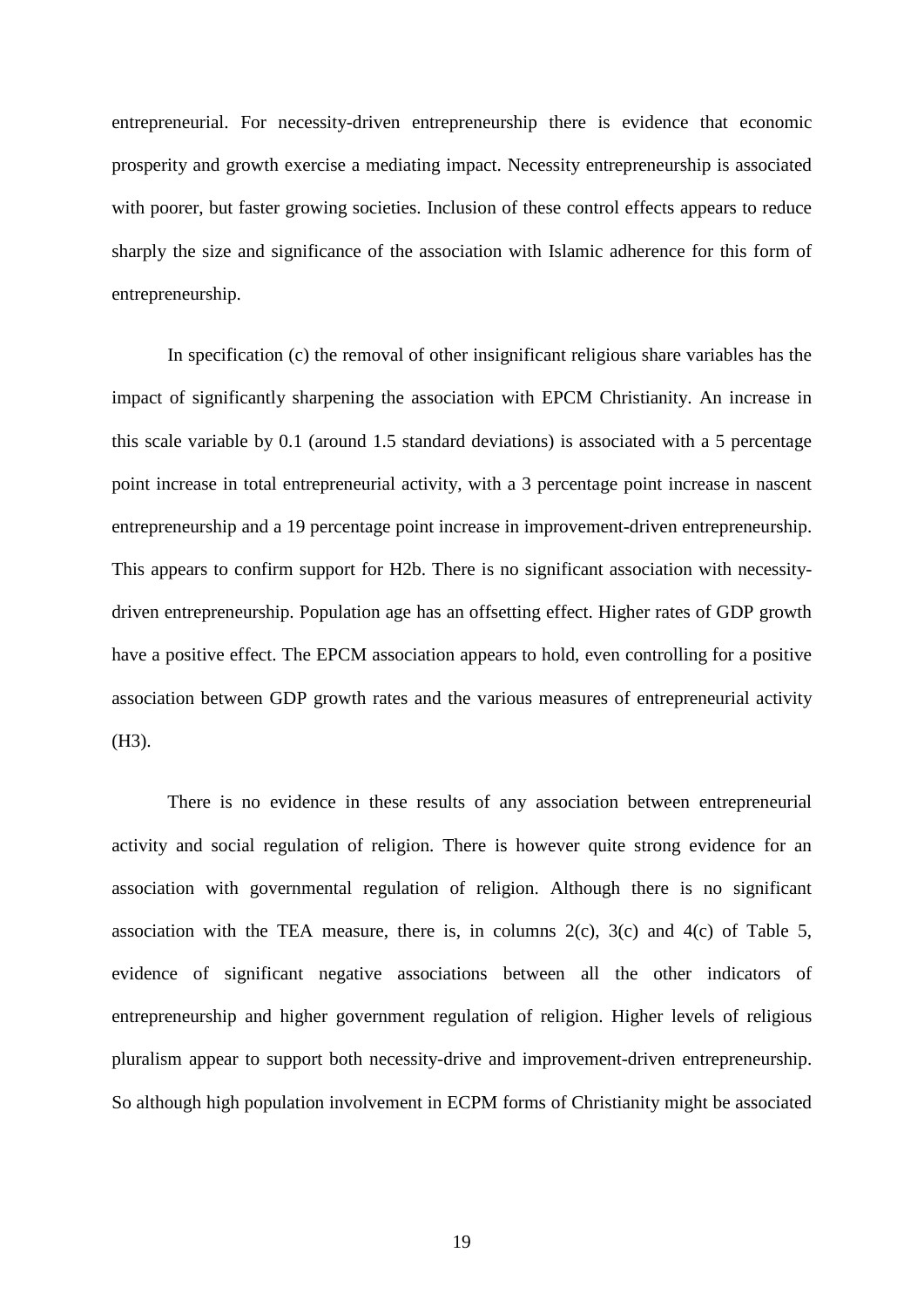with improved rates of entrepreneurship, this can be offset by state involvement in regulating religion (H4).

#### **5. Discussion**

The background literature described earlier offers pointers to a number of mechanisms through which entrepreneurship and religious affiliation and activity might be associated. The results presented here provided an initial, macro-level investigation of these questions. They do point to some significant bivariate associations between consistently measured national-level indicators of entrepreneurial activity and indicators of the scale of particular forms of religious affiliation. These associations appear to remain in a multivariate framework in which allowance is made for various potentially important control factors. In particular the association between indicators of entrepreneurial activity, particularly positive opportunity-focused forms of activity, and rates of affiliation to EPCM Christianity seems quite robust. Associations in the data appear to exist between other forms of religious affiliation, and possibly no religious affiliation, but these do not appear to be particularly robust to alternative specifications of the potential relationship.

These results therefore raise the question of what might be particular about EPCM Christianity, such that it appears to inspire higher levels of entrepreneurial activity amongst its adherents or amongst wider society. The analysis presented in this paper is not able to address underlying causal processes – it has highlighted a potential association that clearly merits further attention. As noted earlier explanations for such a relationship might include individual psychological factors such as the sanctification of personal career goals or the desire for material success ("prosperity gospel"), thus raising self-efficacy. Broader cultural or institutional explanations might include the support to entrepreneurial social and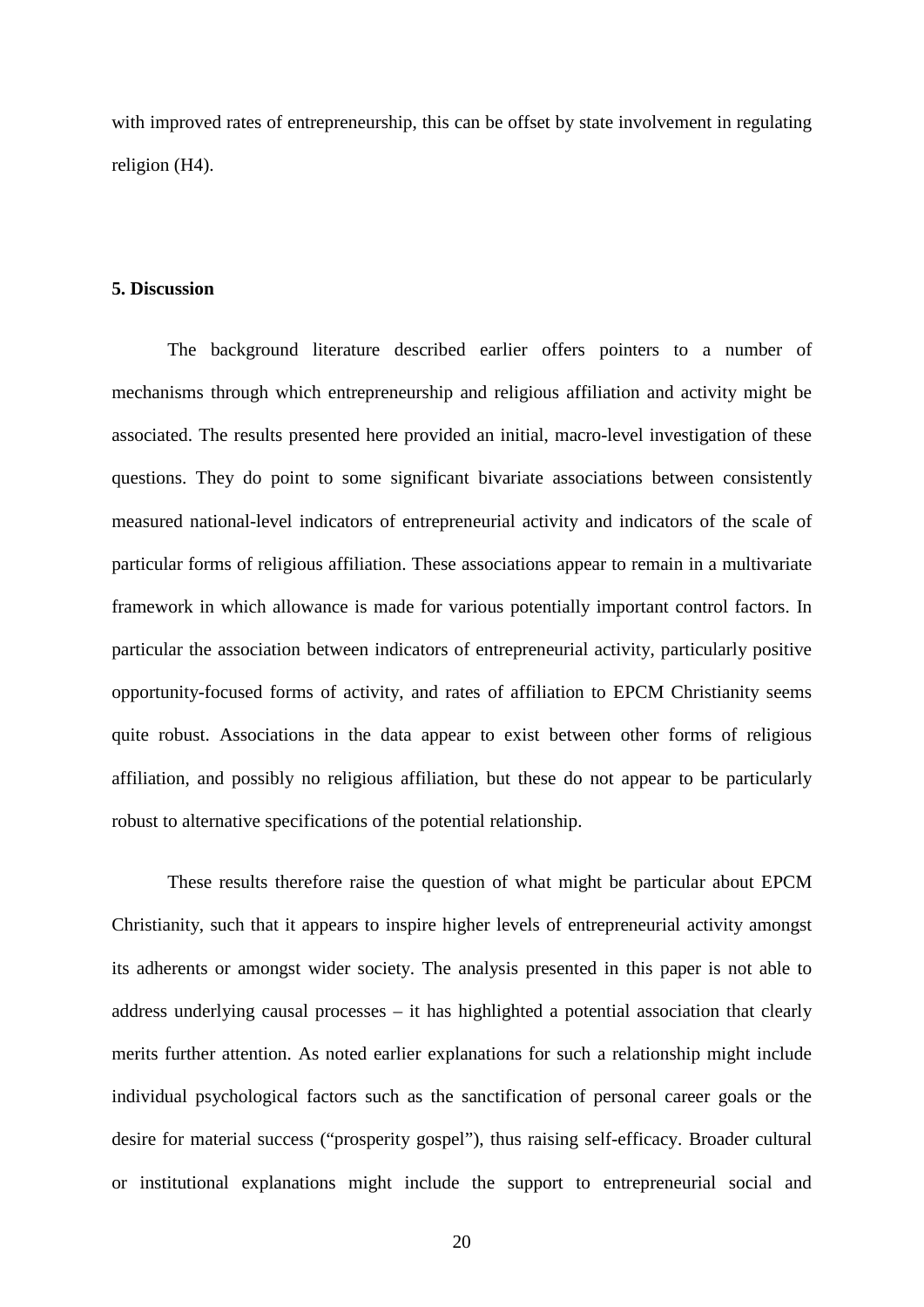networking capital which is provided by dense networks of like-minded religious adherents who share common values, but which also provide a more effective basis for trust-building and the sanctioning of social penalties for breaking trust.

Although a significant association is observed between EPCM Christianity and total, nascent and improvement-driven entrepreneurship rates, no significant association is observed in the regression analysis with necessity-driven entrepreneurship. However there is an association with greater religious pluralism. One potential explanation is that this might indicate a tendency for minority religions, while being allowed to co-exist in a pluralist society, are nevertheless pushed into entrepreneurial activity, due to social exclusion. Such minorities might well be coincident with particular ethnicities in some societies.

Levels of economic prosperity and rates of economic growth appear to exert a significant mediating effect on the religion-entrepreneurship nexus. Entrepreneurship and economic prosperity are associated. However these findings are not consistent with a secularization hypothesis, which would predict that any religion-entrepreneurship relationship was an artefact of the fact that rates of entrepreneurship appear to be higher in lower income but faster growing societies, and that lower income societies have higher levels of religious adherence. The religion-EPCM association appears robust to controlling for level and rate of economic development. The association is therefore more than just a consequence of being in a poorer country with a younger demographic profile.

One further question remaining in these findings is that of why government regulation of religion appears to exert a negative mediating influence but social regulation does not. Grim and Finke (2006) define social regulation as "the restrictions placed on the practice, profession, or selection of religion by other religious groups, associations, or the culture at large" (p.8). Such restrictions appear not to be as effective as those that are supported by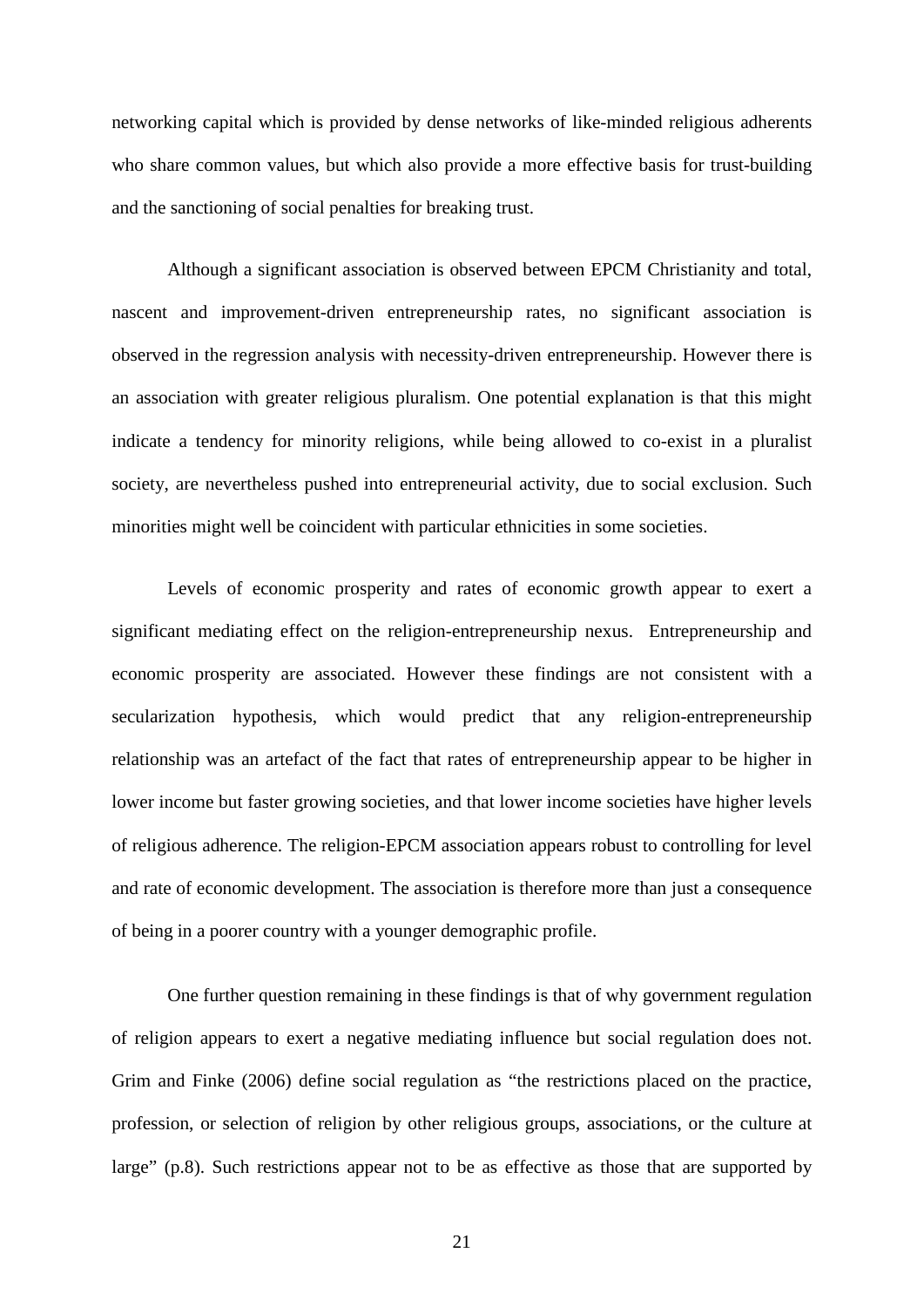official regulation or registration. Certain governments in certain contexts may formally frown on the activities of particular religious institutions, and therefore indirectly impede the entrepreneurial activities of particular groups. However forms of social opprobrium, which are not supported by the force of law or regulation, do not extend to entrepreneurial activity. Social movements, as opposed to governments, appear to be capable of recognising the value of entrepreneurial activity in these contexts. In passing it should be noted again here that hierarchical Christianity appears to be associated with higher level of necessity-driven entrepreneurship. Such forms may impose greater uniformity of belief and practice on adherents and may in turn suppress "free" entrepreneurial choice as an expression of individual preference, with the consequent effect that where entrepreneurship does arise it is chosen reluctantly due to lack of other livelihood alternatives.

It is important to highlight the limitations of the present analysis. Correlations observed in macro-level data shed limited and inconclusive light on underlying causal processes. It hardly needs to be emphasised that much further work is required to look at the underlying "whys" and both qualitative and quantitative work at a lower levels of analysis (the individual or group, rather than nation) to investigate in further detail the robustness of these *prima facie* conclusions.

#### **6. Conclusion**

This paper is concerned with an issue that attracted very little attention from entrepreneurship researchers – namely whether there is a connection between religious affiliation and activity and rates of entrepreneurship. Religion remains a very significant global cultural phenomenon in all its various guises. Sociologists of religion now question the once dominant hypothesis that economic growth is associated with rising secularization. The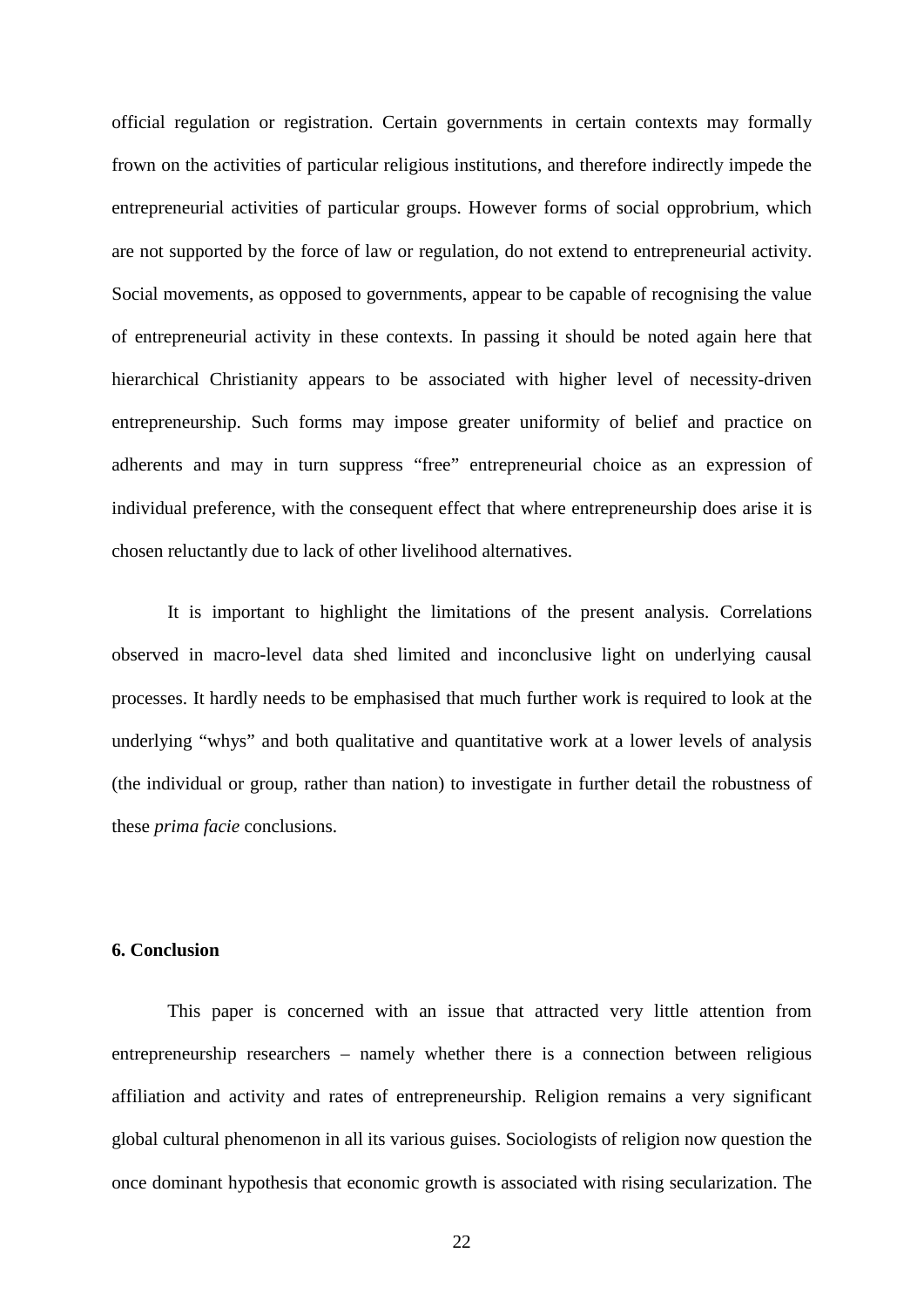literature and background material reviewed in this paper suggests a range of perspectives of the relationship between religious adherence and economic activity, and therefore potential connections with entrepreneurship. Psychological perspectives focus the potential role of religion in "sanctifying" personal goals and values. Economic perspectives focus on the vibrancy of the "market" for religion and propose that a stronger impact on economic development might follow from more effective, "consumer-focused" religious institutions. Governmental regulation of religion may harm such impacts. Institutional, transaction costbased perspectives may offer the richest potential vein of research, by focusing on the role of religious adherence and institutions on the creation of social capital, trust and inter-personal networking, as well as the cultural transmission and dissemination of common values that may provide a supportive environment in which entrepreneurship might flourish.

The findings presented in this paper are based on a macro-level investigation of associations between key entrepreneurial indicators (drawn from the Global Entrepreneurship Monitor) and aggregate indicators of national religious affiliation and regulation. Two particular conclusions stand out. The first is that newer forms of Christianity, characterised here as the evangelical, pentecostal and charismatic movement, appear to be associated with higher rates of entrepreneurial activity. Such forms of Christianity are documented as growing fast, particularly but not exclusively, in less developed parts of the world. They may typically demand much higher levels of personal commitment and piety, than are present in traditional, hierarchical forms of Christianity, that may spill over more extensively into other aspects of life. They might, as a result, more effectively embed forms of social networks and trust-building that support successful entrepreneurial activity. The second conclusion is that where government seek to regulate religious activity, or where levels of religious pluralism are lower, this may in fact impair or hinder some of these potential mechanisms. However these may exist causal explanations for the religion-entrepreneurship nexus that need urgently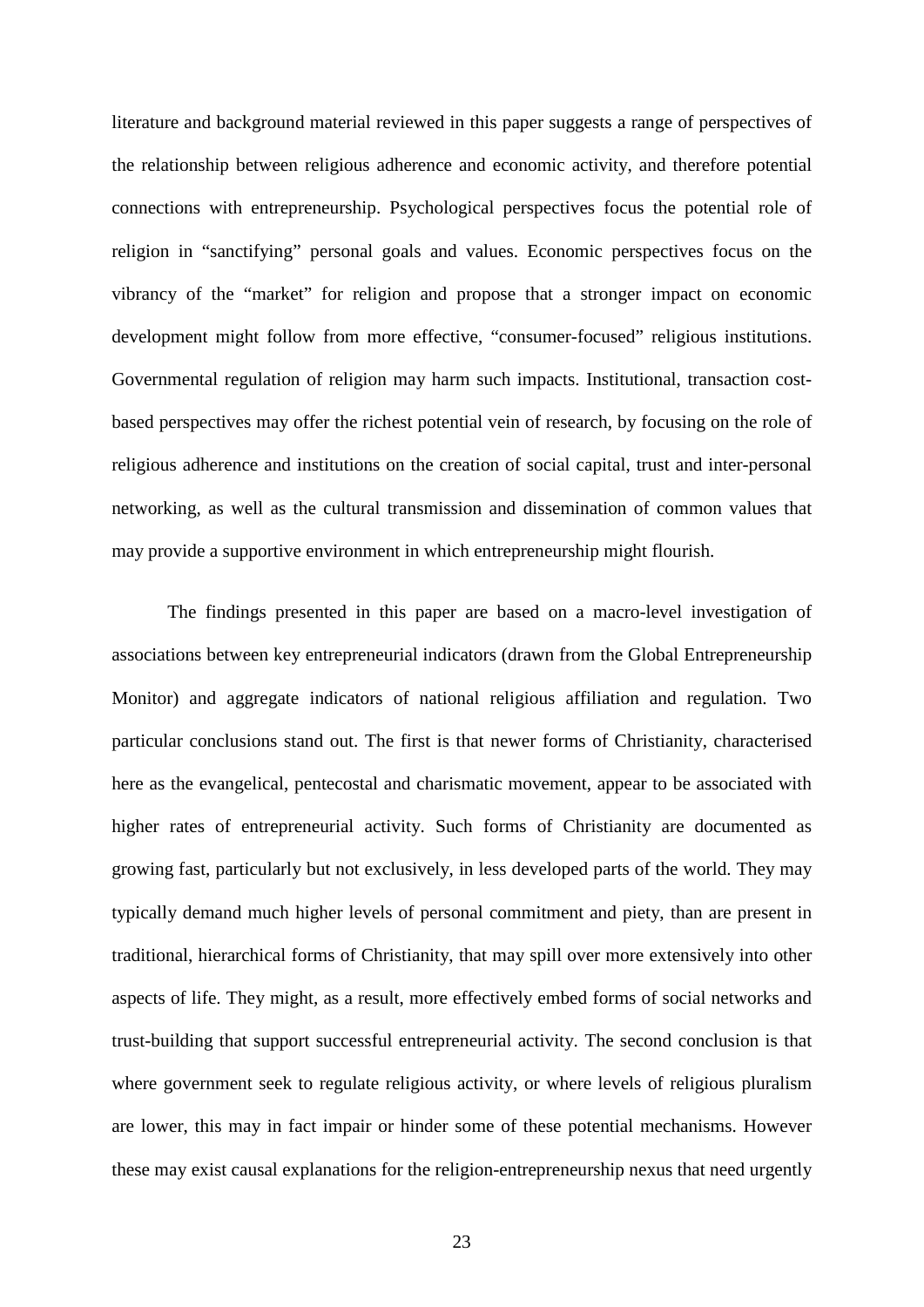to form the subject of a much wider research agenda, encompassing the full range of disciplinary perspectives on entrepreneurship, beyond the preliminary discussion and assessment contained in this paper.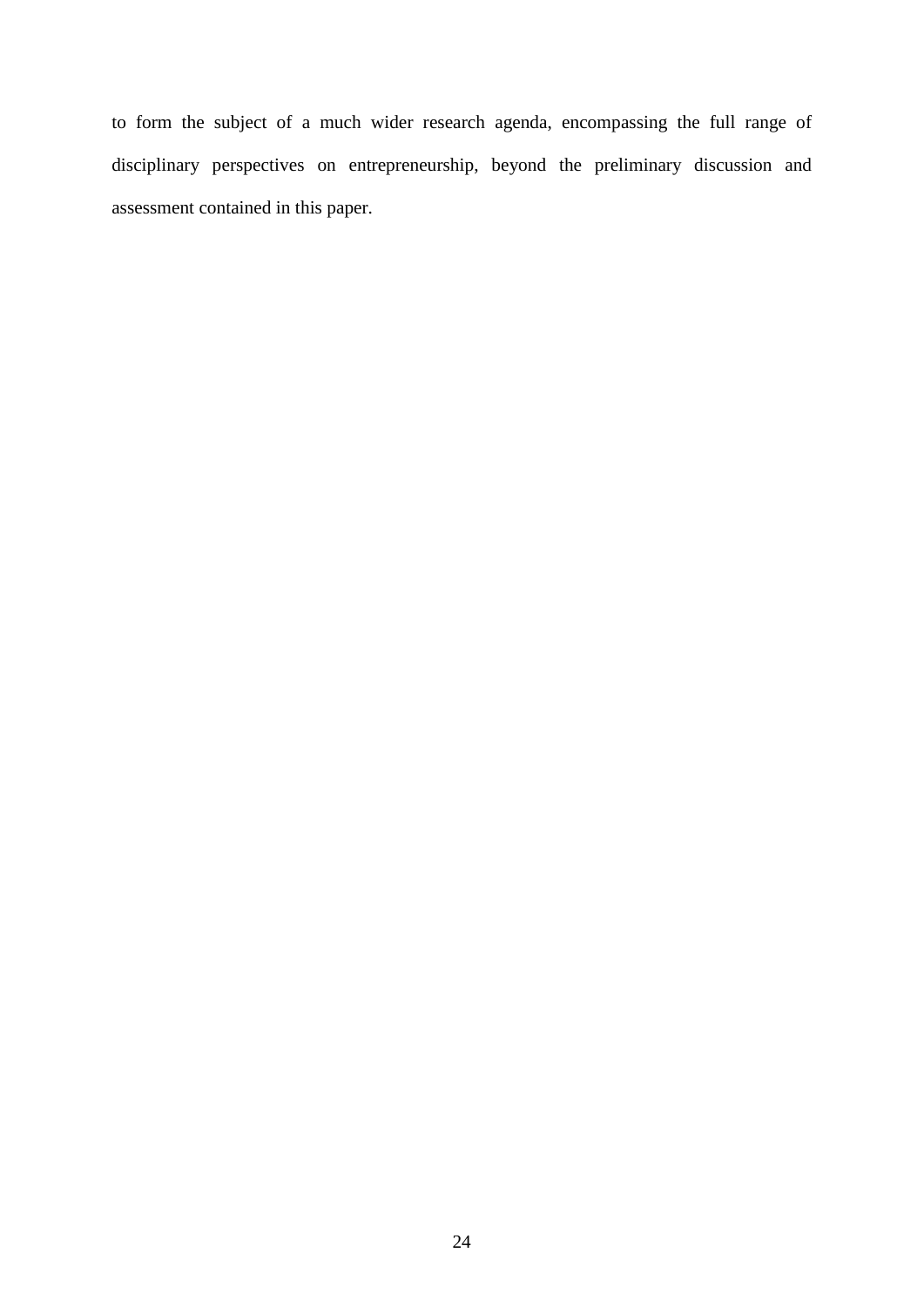#### **Bibliography**

Acemoglu, D. and Johnson, S.H. (2003), "Unbundling institutions", *National Bureau of Economic Research Working Paper*, No. 9934, Cambridge MA: NBER.

Aldrich, H.E. (1990), "Using an ecological perspective to study organizational founding rates", *Entrepreneurship Theory and Practice*, 14(3): 7-24.

Aldrich, H.E. and Zimmer, C. (1986), "Entrepreneurship through social networks", in D. Sexton and R. Smiler (eds.), *The Art of Science of Entrepreneurship*, New York: Ballinger.

Anderson, A., Bergunder, M., Droogers, A., and van der Laan, C. (2010) (eds). *Studying Global Pentecostalism: Theories and Methods*, Berkeley CA: University of California Press.

Anderson, A.R., Drakopoulou-Dodd, S.L. and Scott, M.G. (2000), "Religion as an environmental influence on enterprise culture: the case of Britain in the 1980s", *International Journal of Entrepreneurial Behaviour and Research*, 6(1): 5-20.

Acs, Z. and Storey, D. (2004), "Introduction: entrepreneurship and economic development", *Regional Studies,* 38(8): 871-877.

Attanasi, K. and Yong, A. (2012), *Pentecostalism and Prosperity*, New York NY: Palgrave Macmillan.

Audretsch, D.B. (2007), *The Entrepreneurial Society*, New York, Oxford UP.

Audretsch, D.B., Keilbach, M. and Lehmann, E. (2006), *Entrepreneurship and Economic Growth*, New York: Oxford UP.

Audretsch, D.B., Boente, W. and Tamvada, J.P. (2007), "Religion and entrepreneurship", *Centre for Economic Policy Research Discussion Paper* No. 6378, London: CEPR,

Basu A. and Altinay E. (2002), "The interaction between culture and entrepreneurship in London's immigrant businesses", *International Small Business Journal*, 20: 371-94

Berger, P (ed.) (1999), *The Desecularization of the World: Resurgent Religion and World Politics*, Grand Rapids MI: Eerdmans Publishing.

Bloom, N., Sadun, R. and Van Reenan, J. (2009), "The organization of firms across countries", *National Bureau of Economic Research Working Paper* No. 15129, Cambridge MA: NBER.

Carree, M. A. and Thurik, R. (2003), 'The Impact of Entrepreneurship on Economic Growth", in David B. Audretsch and Zoltan J. Acs (eds.), *Handbook of Entrepreneurship Research*, Boston/Dordrecht:Kluwer Academic Publishers, pp. 437–471.

Coleman, S. (2000). *The Globalisation of Charismatic Christianity: Spreading the Gospel of Prosperity*. Cambridge: Cambridge University Press.

Davidsson, P. (1995), "Culture, structure and regional levels of entrepreneurship". *Entrepreneurship and Regional Development,* 7. 41-62.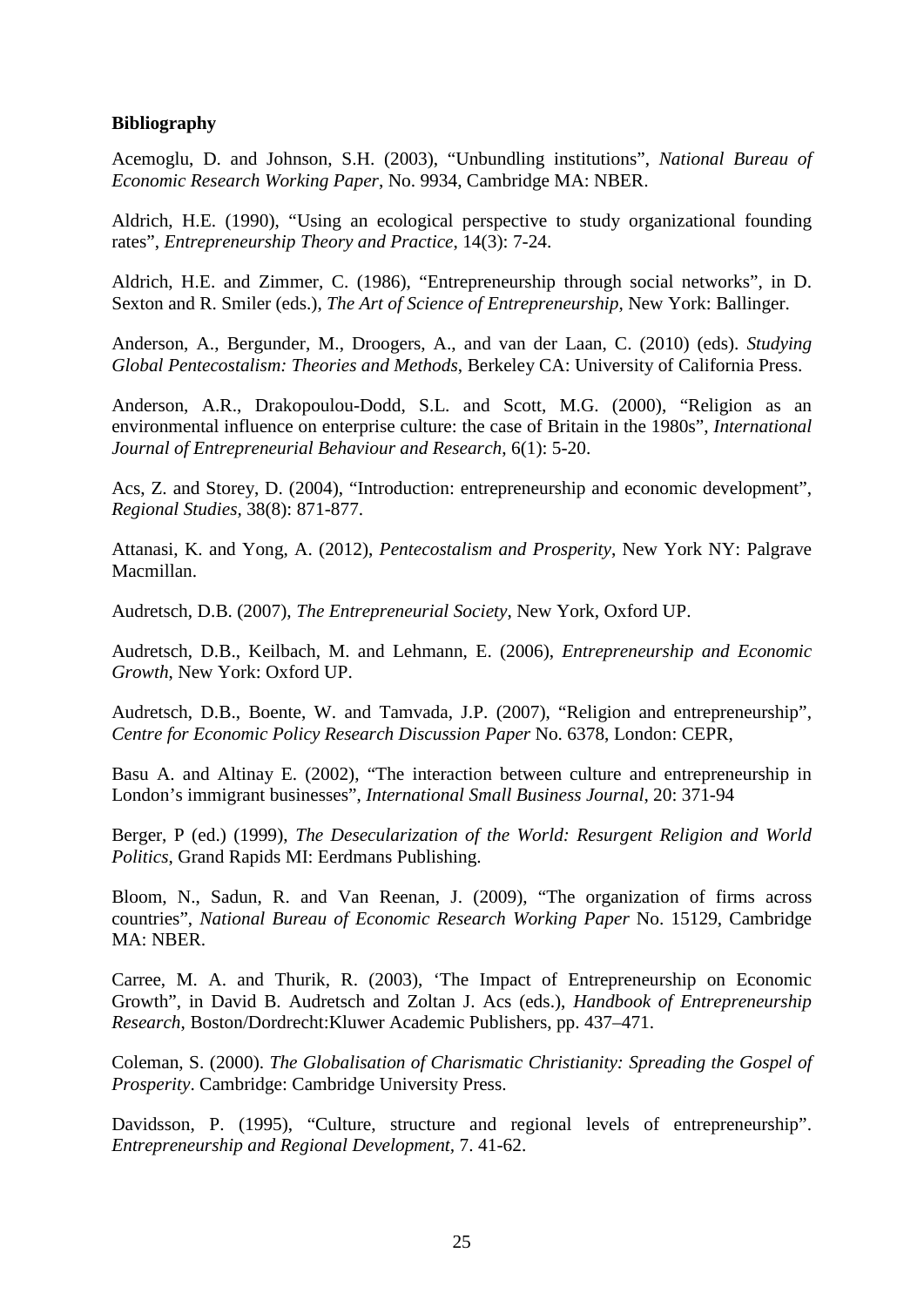Davidsson, P. and Wiklund, J. (1997), "Values, beliefs and regional variations in new firm formation rates". *Journal of Economic Psychology,* 18, 179-199.

Davie, G. (1994), *Religion in Britain since 1945: Believing without belonging*. Oxford: Blackwell.

Davie, G. (2007), *The Sociology of Religion*, London: Sage.

Dobbelaere, K. (1981), "Secularization: a multidimensional concept", *Current Sociology*, 20(2): 1-216.

Drakopoulou-Dodd, S. and Seaman, P. (1998), "Religion and enterprise: an introductory exploration", *Entrepreneurship Theory and Practice*, 71-87.

Finke, R. and Iannaccone. L.R. (1993), "Supply-side explanations for religious change." *The Annals of the American Academy of Political and Social Sciences*, 527, 27-39.

Freytag, A. and Thurik, A.R. (eds.) (2010), *Entrepreneurship and Culture*, Proceedings of 2005 Conference at Max Planck Institute of Economics, Jena.

Gartner, W. (1988), "'Who is an entrepreneur?' Is the wrong question", *American Journal of Small Business*, 11-32

Gill, A. (1999), "Government regulation, social anomie, and Protestant growth in Latin America: A cross-national analysis", *Rationality and Society*, 11:287–316.

Granovetter, M.S. (1973), "The strength of weak ties", *American Journal of Sociology*, 78(6): 1360-1380.

Granovetter, M.S. (1985), "Economic action and social structure: the problem of embeddedness", *American Journal of Sociology*, 91(3): 481-510.

Grim, B.J. and Finke, R. (2006), "International religion indexes: government regulation, government favoritism and social regulation of religion", *Interdisciplinary Journal of Research on Religion*, 2 (Baylor University, TX)

Guiso, L., Sapienza, P., and Zingales, L. (2003), "People's opium? Religion and economic attitudes", *Journal of Monetary Economics*, 50: 225-282.

Guiso, L., Sapienza, P., and Zingales, L. (2006), "Does culture affect economic outcomes?", *Journal of Economic Perspectives*, 20(2): 23-48.

Haynes, J. (1995), "Popular religion and politics in sub-Saharan Africa", *Third World Quarterly*, 16 (1): 89-108.

Hayton, J.C., George, G. and Zahra, S.A. (2002), "National culture and entrepreneurship: a review of behavioural research", *Entrepreneurship Theory and Practice*, 26(4): 33-53.

Heslam, P. (2013), "Christianity and the prospects for development in the global south" in P. Oslington (ed.), *Oxford Handbook of Christianity and Economics*, Oxford; Oxford UP (forthcoming).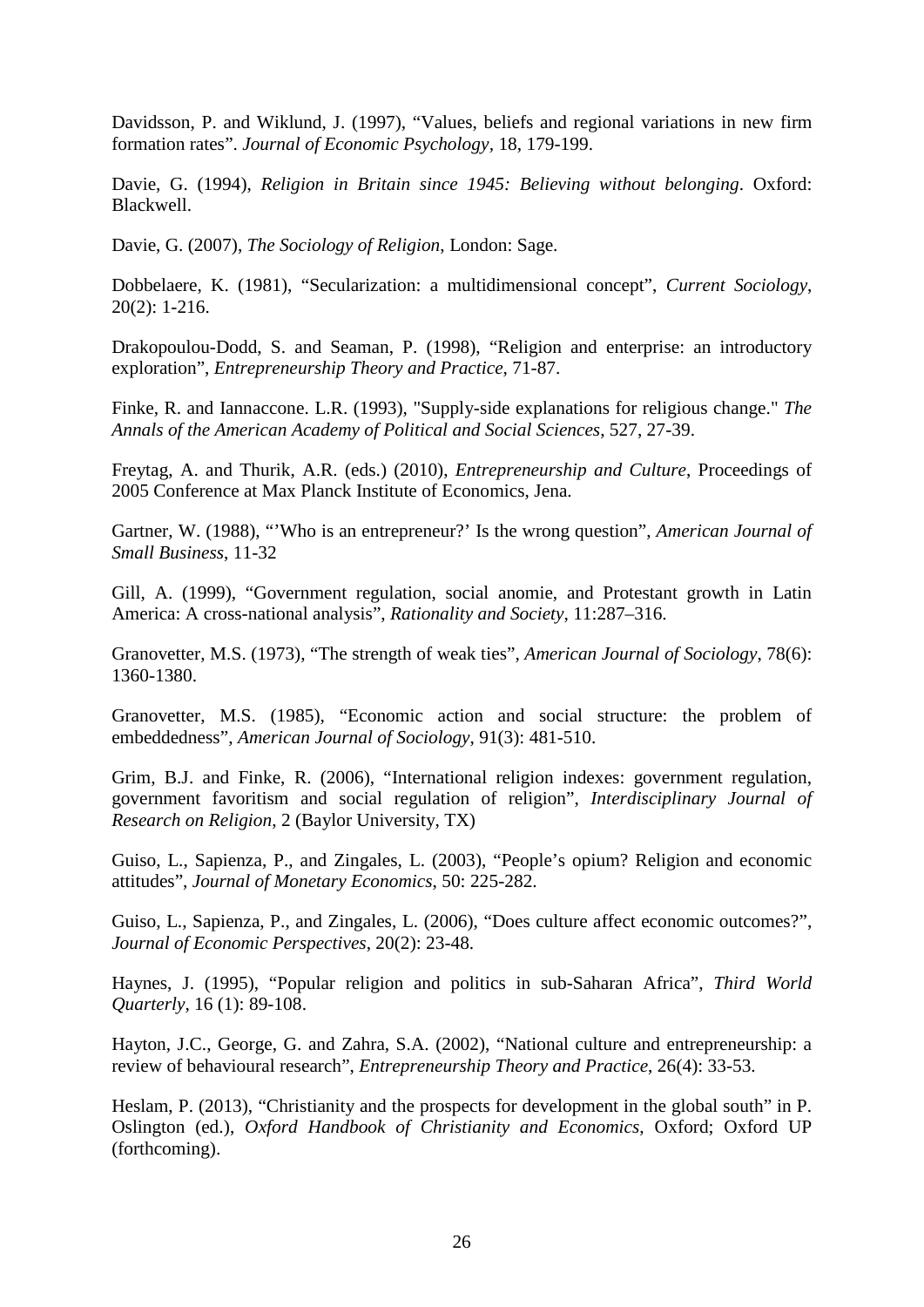Hofstede, G. (1980), *Culture's consequences: International differences in work related values.* Beverly Hills, CA: Sage.

Iannaccone, L.R. (1998), "Introduction to the economics of religion", *Journal of Economic Literature*, 36(3): 1465-1496.

Iannoccone, L.R. and Stark, R. (1994) "A supply-side interpretation of the secularization hypothesis", *Journal for the Scientific Study of Religion*, 33:76-88.

Kelley, D.J., Singer, S., Herrington, M. (2012) *Global Entrepreneurship Monitor: 2011 Global Report*, Global Entrepreneurship Research Association.

Koenker, R. (2005), *Quantile Regression*, Cambridge, CUP.

Kwon, S-W. and Arenius, P. (2010), "Nations of entrepreneurs: a social capital perspective", *Journal of Business Venturing*, 25: 315-330.

Lehrer, E. (2004). "Religion as a determinant of economic and demographic behavior in the United States". *Population and Development Review*, 30, 707-726

Licht, A.N. and Seigel, J.I. (2006), "The social dimensions of entrepreneurship", in M. Casson and B. Yeung (eds.), *Oxford Handbook of Entrepreneurship*, Oxford: Oxford University Press.

Mandryck, J. (2010), *Operation World*, 7<sup>th</sup> Ed., Westmont IL: Intervarsity Press.

Martin, D. (1990), *Tongues of Fire: The Explosion of Protestantism in Latin American*, Oxford: Blackwell.

Martin, D. (1991), "The secularization issue: prospect and retrospect", *British Journal of Sociology*, 42: 466-74.

Martin, D. (1999), "The protestant upsurge and its political implications", in (ed.) P.L. Berger, *The Desecularization of the World: Resurgent Religion and World Politics*, Grand Rapids MI: Eerdmans, pp. 37-50.

Martin, D. (2002), *Pentecostalism: The World their Parish*, Oxford: Blackwell.

Martin, D. (2011) *The Future of Christianity: Reflections on Violence and Democracy, Religion and Secularization,* Farnham: Ashgate.

Meyer, B. (2010), "Pentecostalism and globalization" in Anderson, A., Bergunder, M., Droogers, A., and van der Laan, C. (eds). *Studying Global Pentecostalism: Theories and Methods*, Berkeley CA: University of California Press, pp. 113-129.

McCleary, R.M. and Barro, R.T. (2006a), "Religion and political economy in an international panel", *Journal for the Scientific Study Religion*, 45(2): 149-175.

McCleary, R.M. and Barro,, R.T. (2006b), "Religion and economy", *Journal of Economic Perspectives*, 20(2): 49-72.

McClelland, D.C. (1961), *The Achieving Society*, New York: Free Press.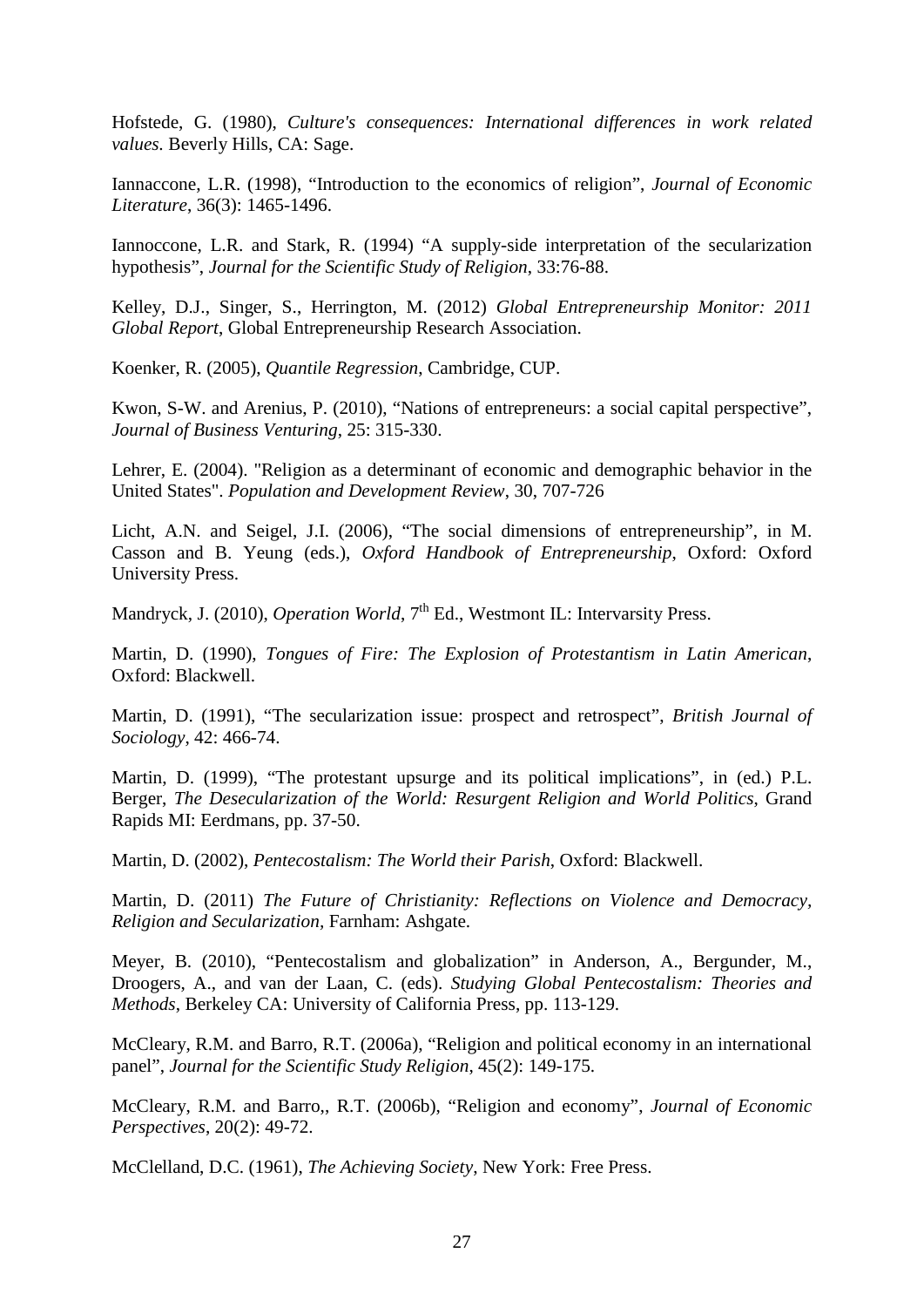McCloskey, D. (2007), *The Bourgeois Virtues: Ethics for an Age of Commerce*, Chicago: Chicago University Press.

McCullough, M.E. and Willoughby, B.L.B. (2009), "Religion, self-regulation, and selfcontrol: associations, explanations, and implications", *Psychological Bulletin*, 235 (1): 69-93.

McGrath, G.R., Macmillan, I., Tang, E A-Y, and Tsai, W. (1992), "Does culture endure or is it malleable? Issues for entrepreneurial economic development", *Journal of Business Venturing*, 7(6): 441-458.

Nunziata, L. and Rocco, L. (2011), "The implications of cultural background on labour market choices; the case of religion and entrepreneurship", *IZA Institute for Labor Discussion Paper* No. 6114, Bonn: IZA.

Portes, A. and Sensenbrenner, J. (1993), "Embeddedness and immigration: notes on the social determinants of economic action", *American Journal of Sociology*, 98: 1320-1350.

Roland Xavier, S., Kelley, D., Kew, J., Herrington, M. and Vorderwulbecke, A. (2013), *Global Entrepreneurship Monitor: 2012 Global Report*, Global Entrepreneurship Research Association

Schumpeter, J, (1934), *The Theory of Economic Development*, Cambridge MA: Harvard University Press.

Shane, S. (1993), "Cultural influences on national rates of innovation", *Journal of Business Venturing*, 8: 59-73.

Supphellen, M., Haugland, S, and Oklevik, O. (2012), "Entrepreneurial orientation, selfefficacy, and religious attitudes in small third-world enterprises", unpublished paper, Norwegian School of Economics and Business Administration.

Thomas, A.S. and Mueller, S.L. (2000), "A case for comparative entrepreneurship: Assessing the relevance of culture", *Journal of International Business Studies*, 31: 591-609.

Tong, J. K-C. (2012), *Overseas Chinese Christian Entrepreneurs in Modern China: a case study of the influence of Christian ethics on business life*, London and New York: Anthem Press.

Warner, R.S. (1993). "Work in progress toward a new paradigm for the sociology of religion in the United States," *American Journal of Sociology*, 98(5): 1044–93.

Weber, M. (1905), *The Protestant Ethic and the Spirit of Capitalism*, (translated P. Baehr and G.C. Wells, 2002, Harmondsworth: Penguin).

Wennekers, S. and Thurik, R. (1999), "Linking entrepreneurship and economic growth", *Small Business Economics*, 13(1): 27-55.

Wong, P.K., Ho, Y.P. and Autio, E. (2005), "Entrepreneurship, innovation and economic growth: evidence from GEM data", *Small Business Economics*, 24:335-350.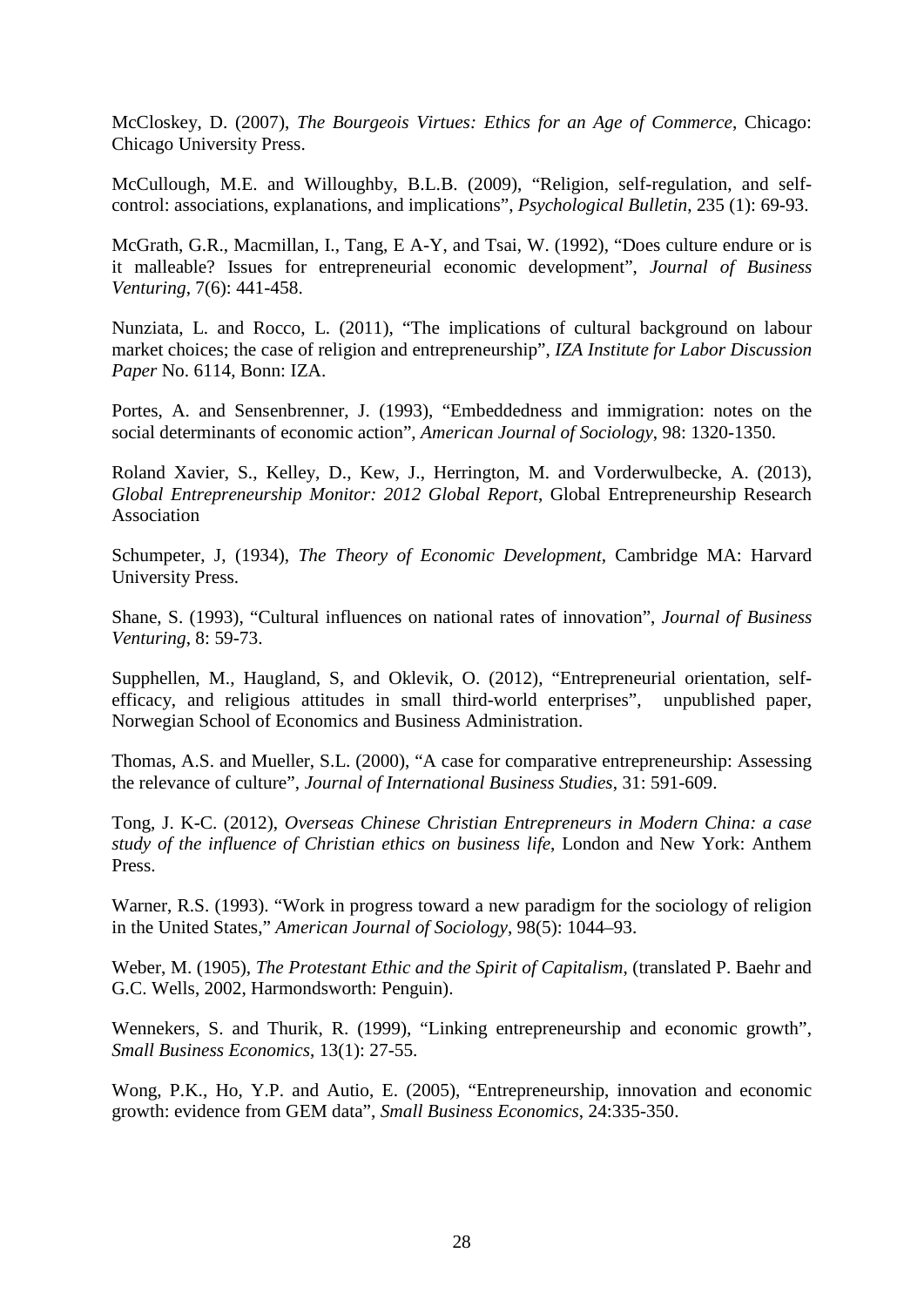| Percentage                   | Mean - all | Std Dev -all | $Mean -$   | Std Dev-   |
|------------------------------|------------|--------------|------------|------------|
|                              |            |              | <b>GEM</b> | <b>GEM</b> |
|                              |            |              | sample     | sample     |
| $\mathbf N$                  | 226        |              | 74         |            |
| Christian groups:            |            |              |            |            |
| All Christian                |            |              |            |            |
| a) Hierarchical              | 37.4       | 32.3         | 40.2       | 32.7       |
| - Anglican (Episcopalian)    | 2.9        | 8.8          | 2.2        | 7.3        |
| - Catholic                   | 29.1       | 31.7         | 31.7       | 32.7       |
| - Orthodox                   | 5.2        | 17.1         | 6.3        | 18.3       |
| Protestant<br>b)             | 15.3       | 20.9         | 14.6       | 20.0       |
| (excl. Anglican)             |            |              |            |            |
| c) Independent               | 6.5        | 10.5         | 6.4        | 10.9       |
| Christian EPCM "transblocs": |            |              |            |            |
| - Unaffiliated               | 3.2        | 5.7          | 3.4        | 5.5        |
| - Marginal                   | 1.6        | 4.4          | 1.0        | 1.2        |
| - Evangelicals               | 9.6        | 10.7         | 8.8        | 10.0       |
| - Charismatic                | 7.6        | 9.1          | 7.7        | 9.4        |
| - Pentecostal                | 4.0        | 5.7          | 3.9        | 5.6        |
|                              |            |              |            |            |
| Muslim                       | 22.0       | 34.7         | 16.7       | 30.5       |
| Hindu and Sikh               | 2.0        | 8.8          | 1.2        | 4.3        |
| <b>Buddhist</b>              | 3.6        | 14.2         | 3.8        | 14.0       |
| Jewish                       | 0.5        | 5.1          | 1.3        | 8.8        |
| Chinese/Asian religions      | 1.4        | 7.3          | 1.7        | 7.9        |
| Other religions              | 3.9        | 7.8          | 2.3        | 4.8        |
| Non-religious                | 7.6        | 12.2         | 11.8       | 15.0       |
|                              |            |              |            |            |
| Religious Pluralism Index    | 0.459      | 0.229        | 0.480      | 0.219      |

## **Table 1: Religious Groups and Diversity**

Source: author's own calculations from GEM data and Mandryk (2010) religious affiliation data.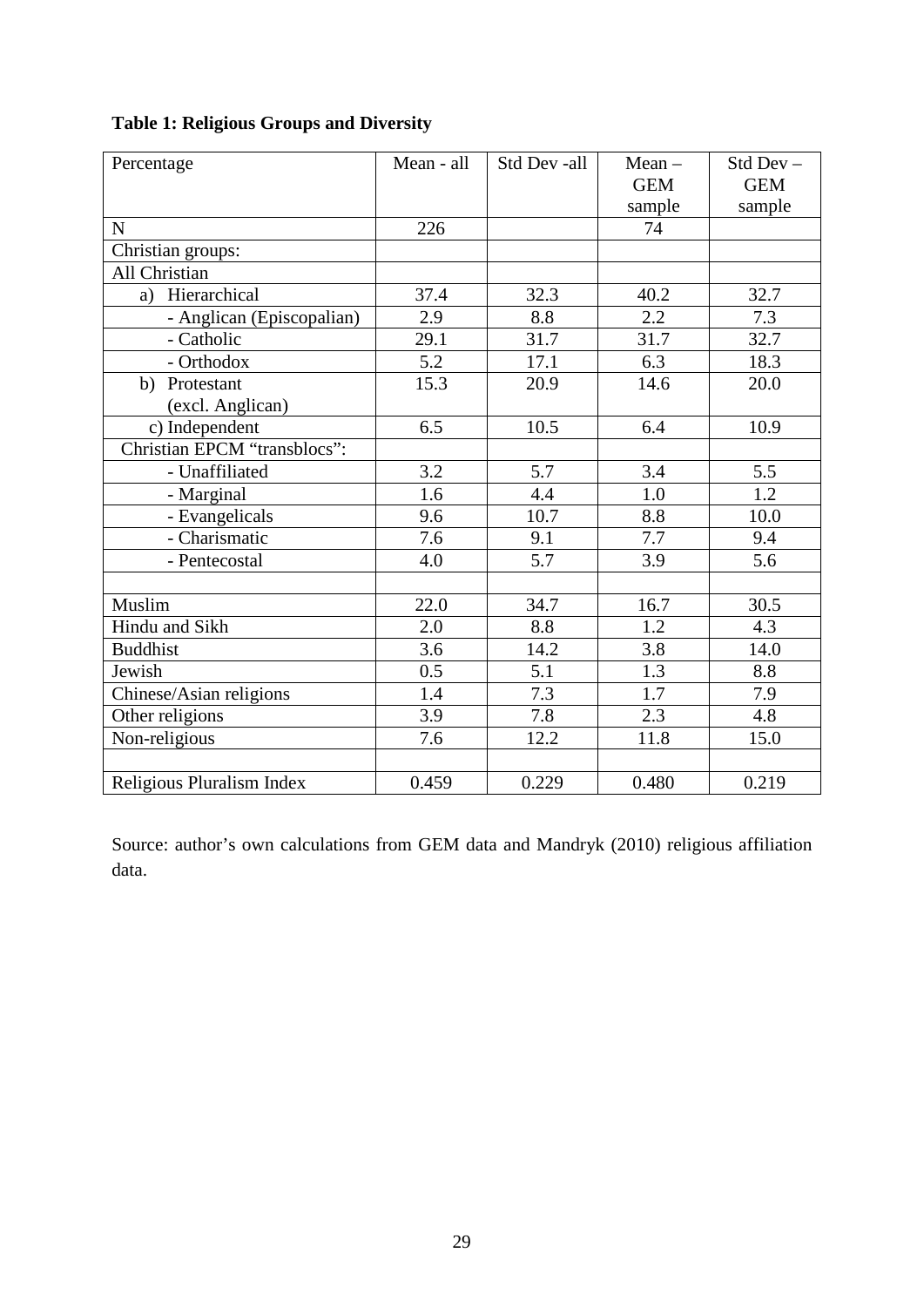#### **Table 2: Entrepreneurial Activity, Economic and Political Development**

|                                              | Mean   | <b>Std Dev</b> |
|----------------------------------------------|--------|----------------|
| N                                            | 74     |                |
| <b>GEM Total Entrepreneurial Activity</b>    | 12.9%  | 8.7            |
| <b>GEM Nascent Entrepreneurship Rate</b>     | 7.4%   | 5.0            |
| GEM Necessity-driven Entrepreneurship Rate   | 3.6%   | 3.4            |
| GEM Improvement-driven Entrepreneurship Rate | 6.1%   | 4.3            |
|                                              |        |                |
| Government regulation of religion index 2008 | 1.90   | 2.77           |
| Social regulation of religion index 2008     | 4.03   | 3.41           |
|                                              |        |                |
| Median population age 1990                   | 27.0   | 7.4            |
| Real GDP per capita in 2000 (US\$)           | 15,187 | 13,112         |
| Growth in real GDP per capita 2000-2010 %    | 31.0   | 27.3           |
|                                              |        |                |

Source: author's own calculations from GEM, Penn World Tables and ARDA data.

#### **Table 3: EPCM Christianity scale**

| Item: population share of | Item total correlation | alpha |
|---------------------------|------------------------|-------|
| Unaffiliated              | 0.560                  | 0.917 |
| Evangelical               | 0.935                  | 0.760 |
| Charismatic               | 0.947                  | 0.732 |
| Pentecostal               | 0.909                  | 0.738 |
|                           |                        |       |
| Scale                     |                        | 0.855 |
| Scale mean                |                        | 0.060 |
| $N = 74$                  |                        |       |

Source: author's own calculations.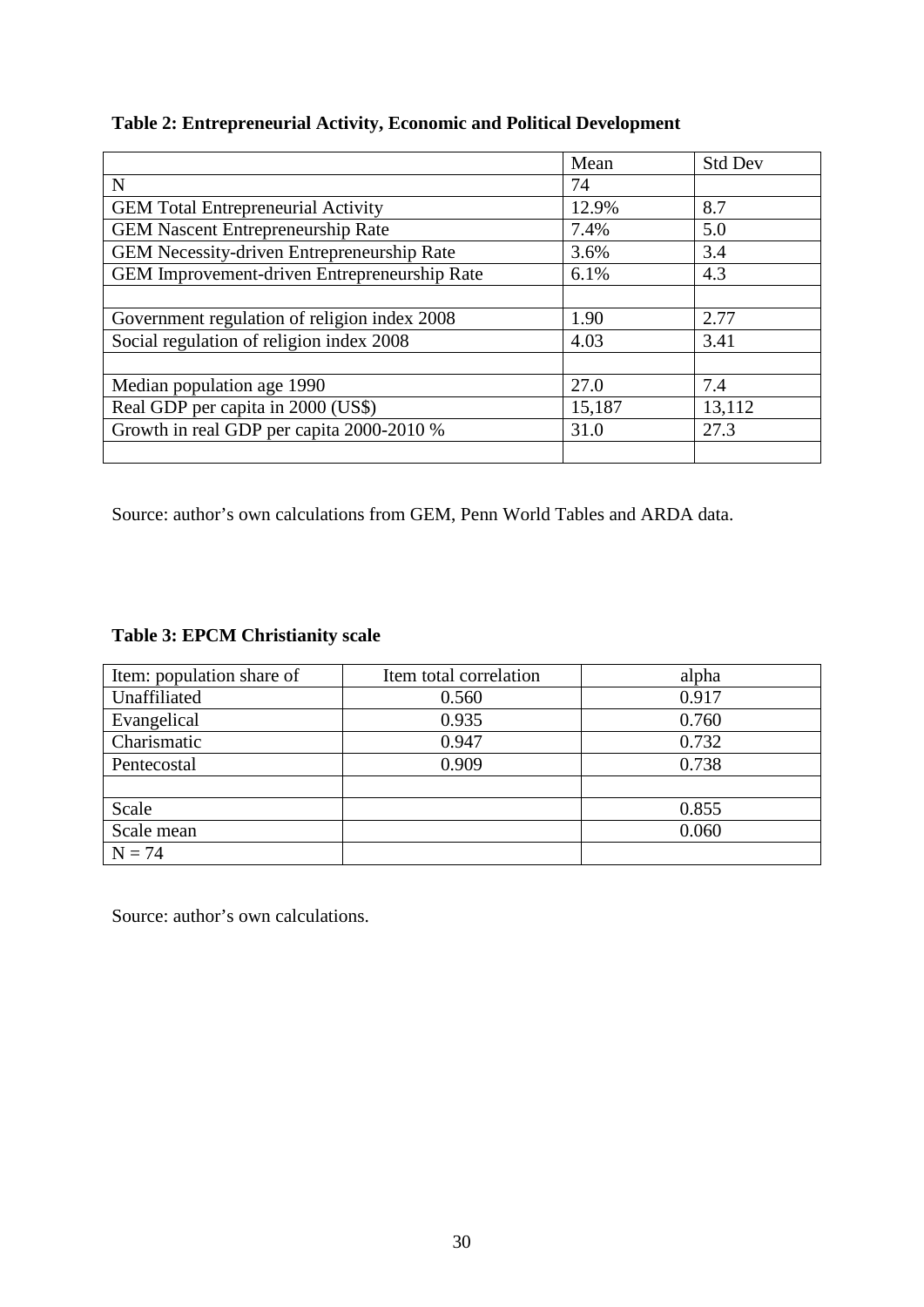| Correlation coefficient       | <b>TEA</b> | <b>NER</b> | Necessity- | Improvement- |
|-------------------------------|------------|------------|------------|--------------|
| (signif. level), $N=74$       |            |            | driven     | driven       |
| <b>Hierarchical Christian</b> | 0.056      | 0.099      | 0.039      | $-0.016$     |
|                               | (0.635)    | (0.402)    | (0.739)    | (0.896)      |
| <b>Protestant Christian</b>   | 0.124      | 0.135      | 0.047      | 0.175        |
|                               | (0.291)    | (0.251)    | (0.692)    | (0.135)      |
| <b>Independent Christian</b>  | 0.373      | 0.423      | 0.291      | 0.376        |
|                               | (0.001)    | (0.000)    | (0.012)    | (0.001)      |
| <b>EPCM</b> scale             | 0.575      | 0.565      | 0.459      | 0.584        |
|                               | (0.000)    | (0.000)    | (0.000)    | (0.000)      |
| Muslim                        | $-0.099$   | $-0.164$   | 0.048      | $-0.134$     |
|                               | (0.403)    | (0.163)    | (0.685)    | (0.254)      |
| Hindu/Sikh                    | $-0.118$   | $-0.113$   | $-0.152$   | $-0.045$     |
|                               | (0.316)    | (0.339)    | (0.194)    | (0.701)      |
| <b>Buddhist</b>               | $-0.065$   | $-0.106$   | $-0.123$   | 0.029        |
|                               | (0.584)    | (0.370)    | (0.298)    | (0.810)      |
| Non-religious                 | $-0.370$   | $-0.255$   | $-0.340$   | $-0.247$     |
|                               | (0.008)    | (0.028)    | (0.003)    | (0.034)      |
| Religious pluralism index     | 0.301      | 0.272      | 0.204      | 0.363        |
|                               | (0.009)    | (0.019)    | (0.081)    | (0.002)      |
|                               |            |            |            |              |
| Government regulation of      | $-0.161$   | $-0.238$   | $-0.061$   | $-0.202$     |
| religion index 2008           | (0.171)    | (0.041)    | (0.604)    | (0.085)      |
| Social regulation of religion | $-0.341$   | $-0.358$   | $-0.290$   | $-0.334$     |
| index 2008                    | (0.003)    | (0.002)    | (0.012)    | (0.004)      |

## **Table 4: Pairwise correlations between GEM indicators and size of religious groups/religious regulation**

Source: author's own calculations.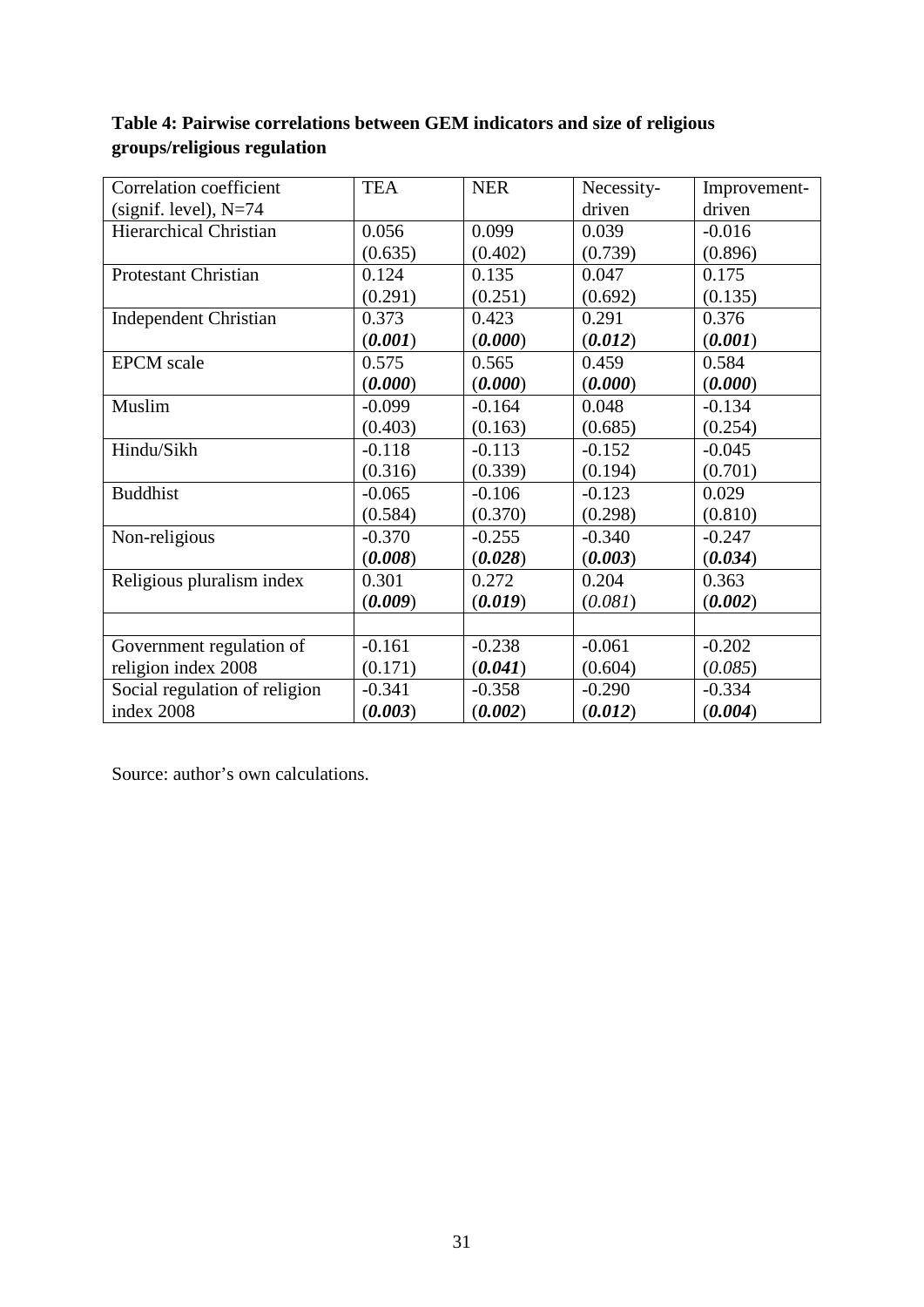## **Table 5: Multivariate median regression results**

|                                    | I(a)       | l(b)       | I(c)       | 2(a)       | 2(b)       | 2(c)       | 3(a)       | 3(b)       | 3(c)       |
|------------------------------------|------------|------------|------------|------------|------------|------------|------------|------------|------------|
| Coefficient                        | <b>TEA</b> | <b>TEA</b> | <b>TEA</b> | <b>NER</b> | <b>NER</b> | <b>NER</b> | Necessity- | Necessity- | Necessity- |
| (p-value)                          |            |            |            |            |            |            | driven     | driven     | driven     |
| % Hierarchical Christian           | 5.431      | 5.889      |            | 1.704      | 3.214      |            | 2.379      | 1.299      | 1.034      |
|                                    | (0.526)    | (0.227)    |            | (0.715)    | (0.454)    |            | (0.101)    | (0.088)    | (0.048)    |
| % Protestant Christian             | 7.266      | 5.705      |            | 3.502      | 3.731      |            | 2.140      | 1.562      | 1.138      |
|                                    | (0.484)    | (0.341)    |            | (0.541)    | (0.479)    |            | (0.229)    | (0.110)    | (0.154)    |
| % Independent Christian            | 37.295     |            |            | 26.260     |            |            | 5.761      |            |            |
|                                    | (0.031)    |            |            | (0.009)    |            |            | (0.050)    |            |            |
| <b>EPCM</b> scale                  |            | 40.282     | 49.583     |            | 11.749     | 26.674     |            | $-2.436$   |            |
|                                    |            | (0.043)    | (0.000)    |            | (0.518)    | (0.001)    |            | (0.450)    |            |
| % Muslim                           | 6.363      | 2.530      |            | 1.709      | $-1.132$   |            | 4.603      | 1.088      |            |
|                                    | (0.532)    | (0.653)    |            | (0.752)    | (0.816)    |            | (0.007)    | (0.235)    |            |
| % Hindu/Sikh                       | $-33.885$  | $-20.318$  |            | $-8.344$   | $-4.750$   |            | $-8.688$   | 3.550      |            |
|                                    | (0.270)    | (0.291)    |            | (0.674)    | (0.699)    |            | (0.118)    | (0.260)    |            |
| % Buddhist                         | 8.806      | 13.582     |            | 6.483      | 4.326      |            | 3.296      | 0.250      |            |
|                                    | (0.537)    | (0.016)    |            | (0.215)    | (0.377)    |            | (0.045)    | (0.775)    |            |
| % Non-religious                    | $-4.216$   | 7.164      |            | $-2.810$   | 3.818      |            | $-4.215$   | $-1.106$   |            |
|                                    | (0.744)    | (0.358)    |            | (0.814)    | (0.578)    |            | (0.053)    | (0.414)    |            |
| Pluralism                          | 7.524      | 1.476      |            | 1.180      | 0.587      |            | 3.304      | 2.793      | 2.017      |
|                                    | (0.399)    | (0.764)    |            | (0.814)    | (0.898)    |            | (0.030)    | (0.001)    | (0.008)    |
| <b>Government Regulation Index</b> |            | $-0.394$   |            |            | $-0.334$   | $-0.330$   |            | $-0.197$   | $-0.163$   |
|                                    |            | (0.371)    |            |            | (0.401)    | (0.061)    |            | (0.008)    | (0.020)    |
| Social Regulation Index            |            | 0.221      |            |            | 0.107      |            |            | $-0.063$   |            |
|                                    |            | (0.472)    |            |            | (0.704)    |            |            | (0.193)    |            |
| GDP per head 2000 \$               |            | 0.451      |            |            | $-0.276$   |            |            | $-0.510$   | $-0.422$   |
|                                    |            | (0.669)    |            |            | (0.757)    |            |            | (0.001)    | (0.018)    |
| % Change in GDP per head           |            | 0.054      | 0.070      |            | 0.018      | $-0.980$   |            | 0.018      | 0.015      |
| 2000-10                            |            | (0.184)    | (0.000)    |            | (0.564)    | (0.015)    |            | (0.002)    | (0.004)    |
| Median population age 1990         |            | $-0.643$   | $-0.279$   |            | $-0.337$   | $-0.100$   |            | $-0.166$   | $-0.179$   |
|                                    |            | (0.008)    | (0.000)    |            | (0.104)    | (0.269)    |            | (0.000)    | (0.000)    |
|                                    |            |            |            |            |            |            |            |            |            |
| Pseudo R-squared                   | 0.144      | 0.404      | 0.355      | 0.174      | 0.340      | 0.355      | 0.127      | 0.384      | 0.368      |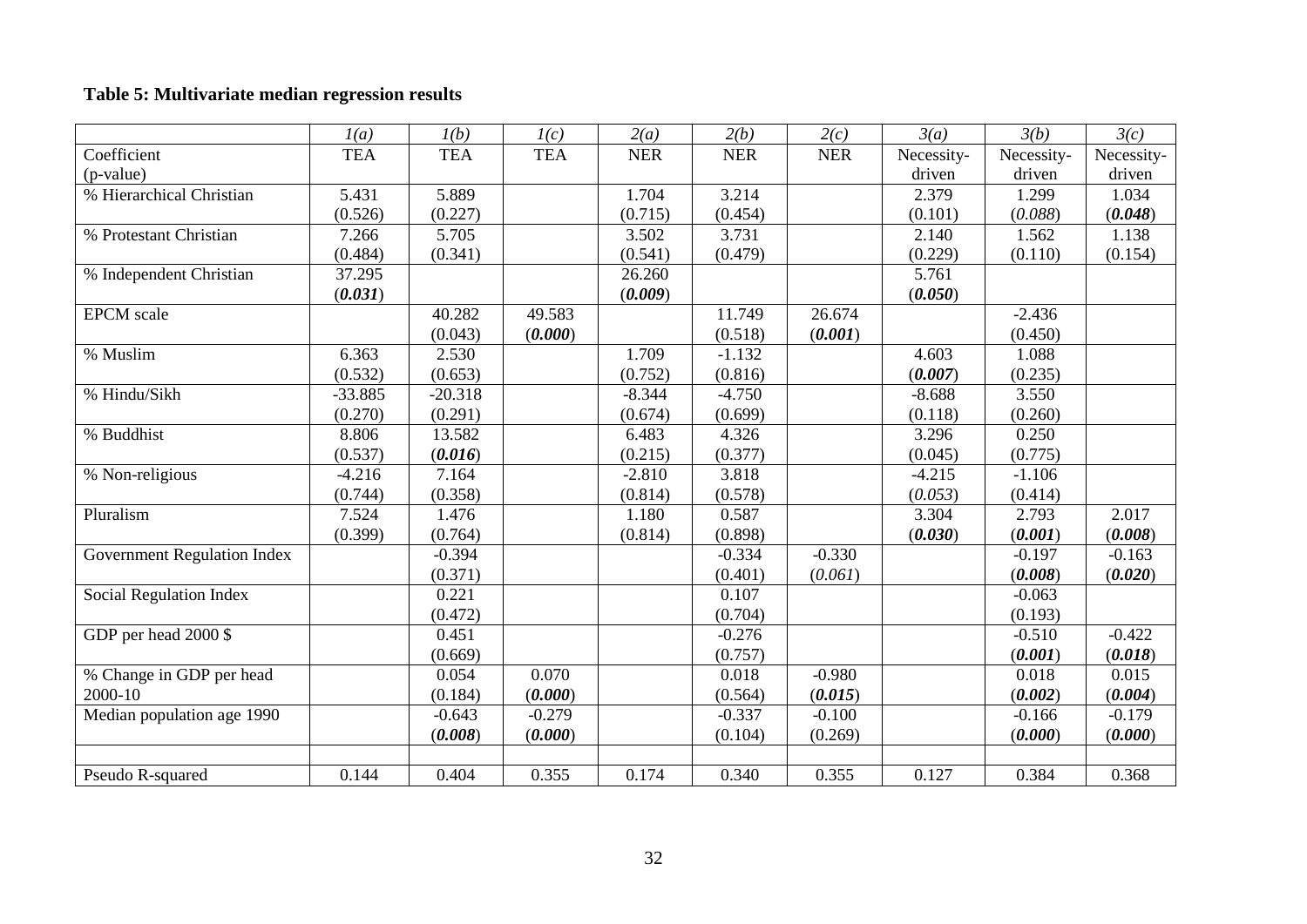#### **Table 5: continued**

|                             | 4(a)         | 4(b)         | 4(c)         |
|-----------------------------|--------------|--------------|--------------|
| Coefficient                 | Improvement- | Improvement- | Improvement- |
| (p-value)                   | driven       | driven       | driven       |
| % Hierarchical Christian    | 1.699        | 1.937        |              |
|                             | (0.467)      | (0.321)      |              |
| % Protestant Christian      | 2.537        | 2.661        |              |
|                             | (0.350)      | (0.306)      |              |
| % Independent Christian     | 16.854       |              |              |
|                             | (0.001)      |              |              |
| <b>EPCM</b> scale           |              | 18.302       | 18.708       |
|                             |              | (0.069)      | (0.000)      |
| % Muslim                    | 1.812        | 2.182        |              |
|                             | (0.502)      | (0.362)      |              |
| % Hindu/Sikh                | $-3.363$     | $-7.596$     |              |
|                             | (0.729)      | (0.185)      |              |
| % Buddhist                  | 1.113        | 5.646        |              |
|                             | (0.774)      | (0.066)      |              |
| % Non-religious             | $-0.729$     | 1.987        |              |
|                             | (0.835)      | (0.580)      |              |
| Pluralism                   | 5.132        | 2.928        | 1.869        |
|                             | (0.028)      | (0.166)      | (0.093)      |
| Government Regulation Index |              | $-0.345$     | $-0.259$     |
|                             |              | (0.050)      | (0.004)      |
| Social Regulation Index     |              | $-0.002$     |              |
|                             |              | (0.985)      |              |
| GDP per head 2000 \$        |              | 0.445        |              |
|                             |              | (0.235)      |              |
| % Change in GDP per head    |              | 0.445        | 0.021        |
| 2000-10                     |              | (0.235)      | (0.005)      |
| Median population age 1990  |              | $-0.328$     | $-0.210$     |
|                             |              | (0.002)      | (0.000)      |
|                             |              |              |              |
| Pseudo R-squared            | 0.168        | 0.387        | 0.359        |

Note: *italic* denotes statistical significance at or below 10%, *bold italic* at or below 5%.

Source: author's own calculations.